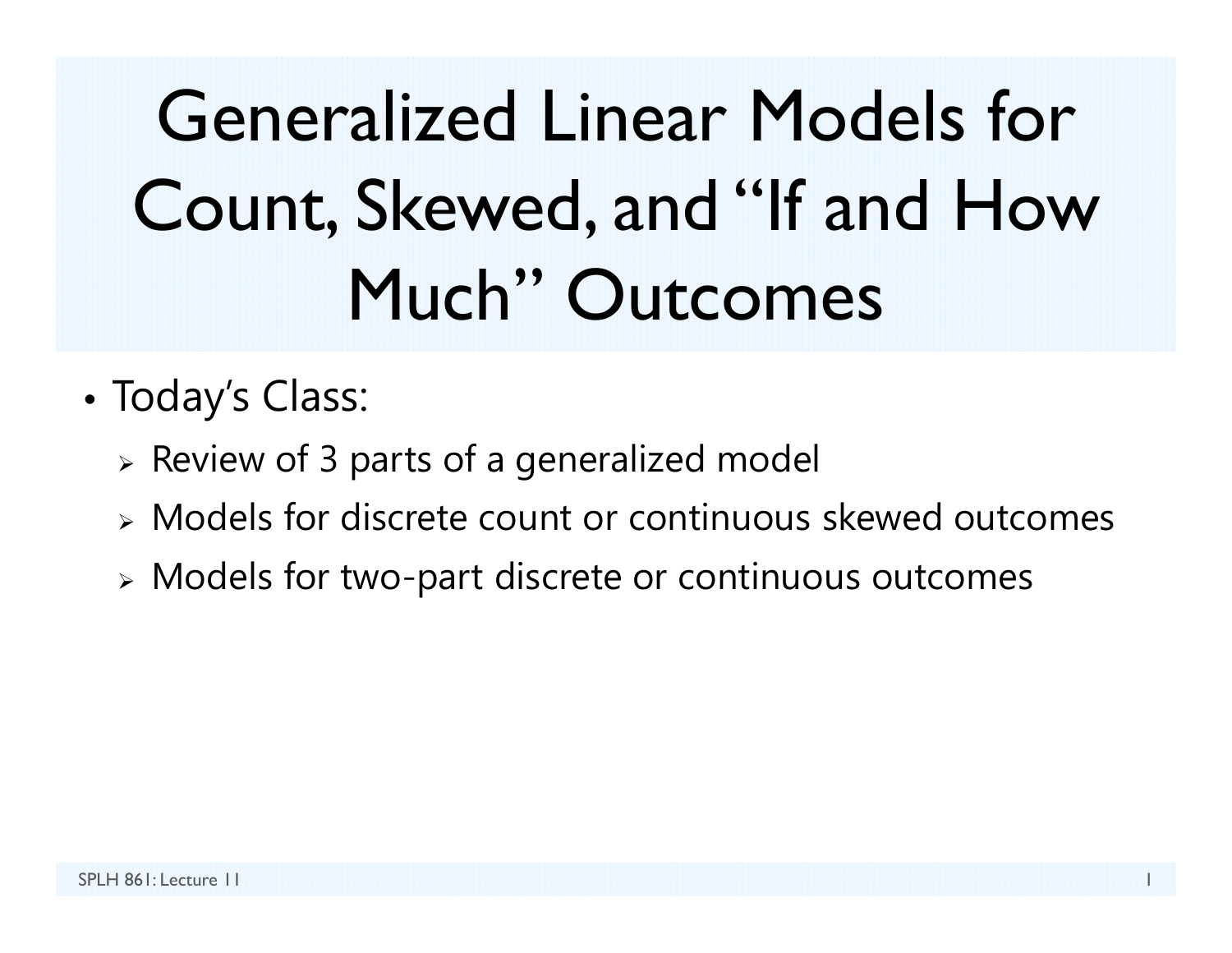## 3 Parts of Generalized (Multilevel) Models

**1. Non-Normal Conditional Distribution of yti** 



**3. Linear Predictor of Fixed and Random Effects**

#### **1.Non-normal conditional distribution of y<sub>ti</sub>:**

- **>** General MLM uses a *normal* conditional distribution to describe the y<sub>ti</sub> variance remaining after fixed + random effects  $\bm{\rightarrow}$  we called this the level-1 residual variance, which is estimated separately and usually assumed constant across observations (unless modeled otherwise)
- $\triangleright$  Other distributions will be more plausible for bounded/skewed y<sub>ti,</sub> so the ML function maximizes the likelihood using those instead
- **Why?** To get the most correct **standard errors** for fixed effects
- Although you can still think of this as *model for the variance*, not all conditional distributions will actually have a separately estimated residual variance (e.g., binary  $\boldsymbol{\rightarrow}$  Bernoulli, count  $\boldsymbol{\rightarrow}$  Poisson)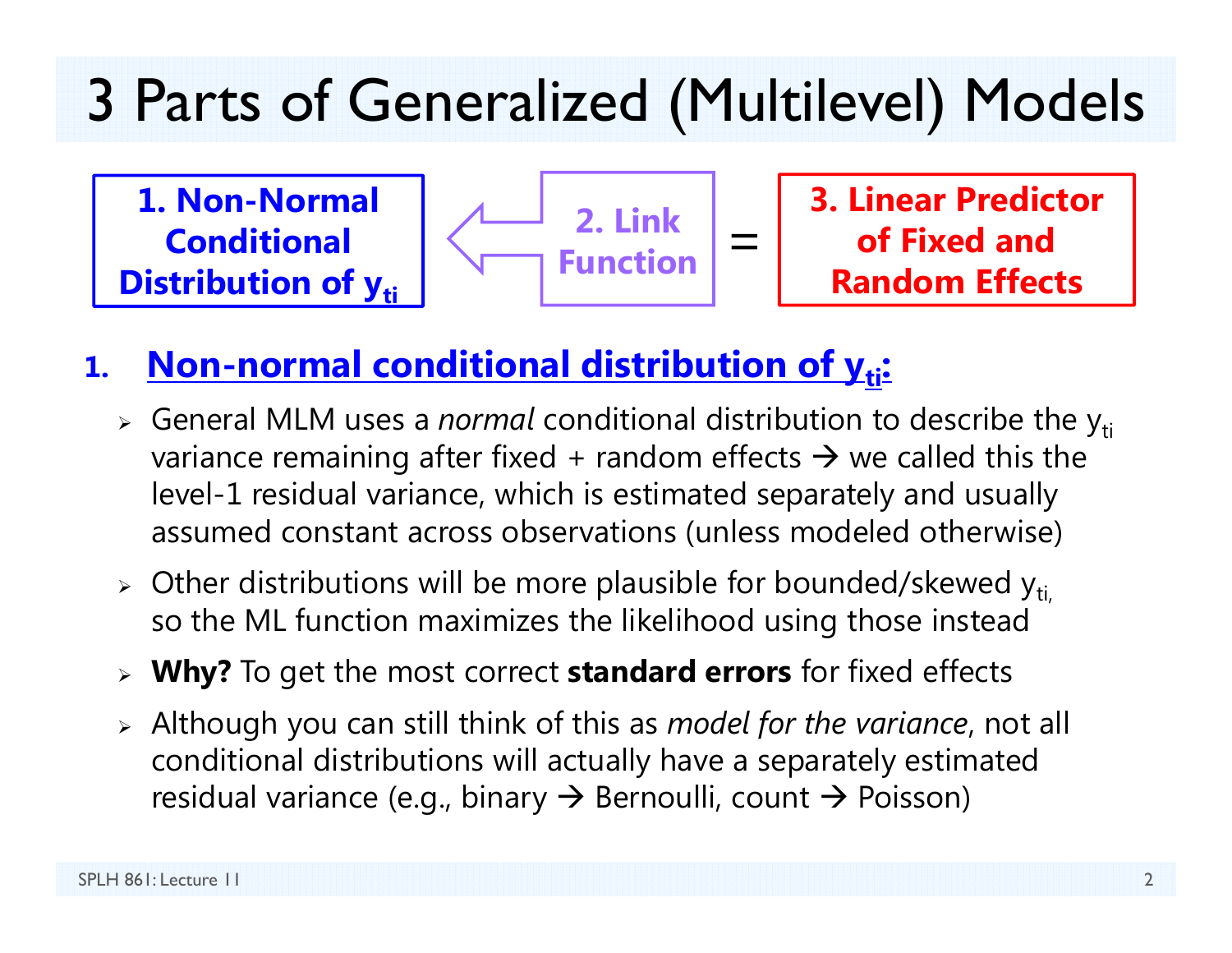## 3 Parts of Generalized (Multilevel) Models

**1. Non-Normal Conditional Distribution of y<sub>ti</sub>** 



**3. Linear Predictor of Fixed and Random Effects**

- **2.Link Function =**  $g(\cdot)$ **:** How the conditional mean to be predicted is transformed so that the model predicts an **unbounded** outcome instead
	- > Inverse link  $g^{-1}(\cdot)$  = how to go back to conditional mean in y<sub>ti</sub> scale
	- $\triangleright$  Predicted outcomes (found via inverse link) will then stay within bounds
	- > e.g., <u>binary</u> outcome: conditional mean to be predicted is probability of a 1, so the model predicts a linked version (when inverse-linked, the predicted outcome will stay between a probability of 0 and 1)
	- > e.g., <u>count</u> outcome: conditional mean is expected count, so the log of the expected count is predicted so that the expected count stays  $> 0$
	- > e.g., for <u>normal</u> outcome: an "identity" link function (y<sub>ti</sub> \* 1) is used given that the conditional mean to be predicted is already unbounded…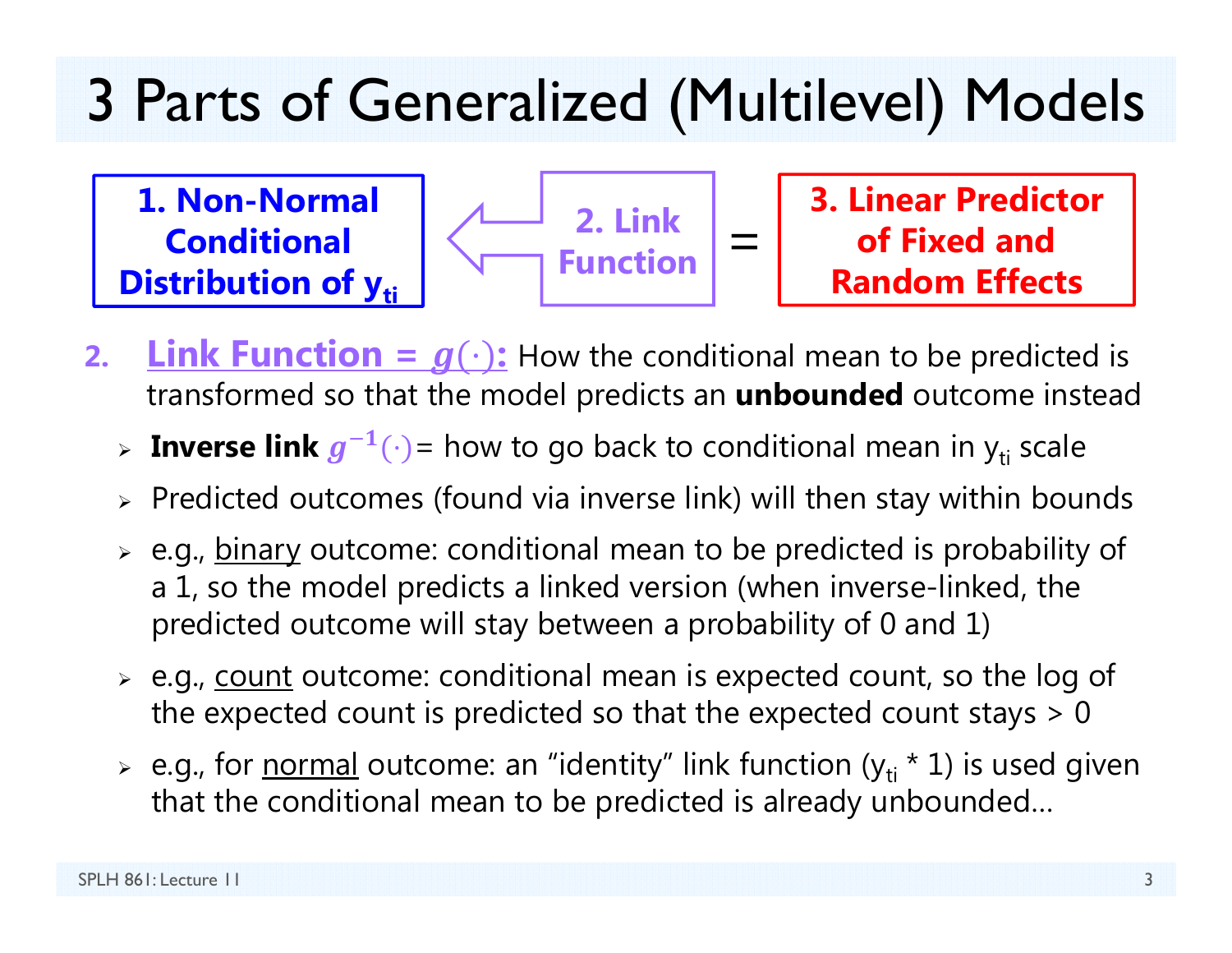## 3 Parts of Generalized (Multilevel) Models

**1. Non-Normal Conditional Distribution of yti** 



**3. Linear Predictor of Fixed and Random Effects**

- **3.Linear Predictor:** How the fixed and random effects of predictors combine additively to predict a link-transformed conditional mean
	- $\triangleright$  This works the same as usual, except the linear predictor model **directly predicts the link-transformed conditional mean**, which we then convert (via inverse link) back into the original conditional mean
	- $\triangleright$  That way we can still use the familiar "one-unit change" language to describe effects of model predictors (on the linked conditional mean)
	- $\triangleright$  You can think of this as "model for the means" still, but it also includes the level-2 random effects for dependency of level-1 observations
	- $\triangleright$  Fixed effects are no longer determined: they now have to be found through the ML algorithm, the same as the variance parameters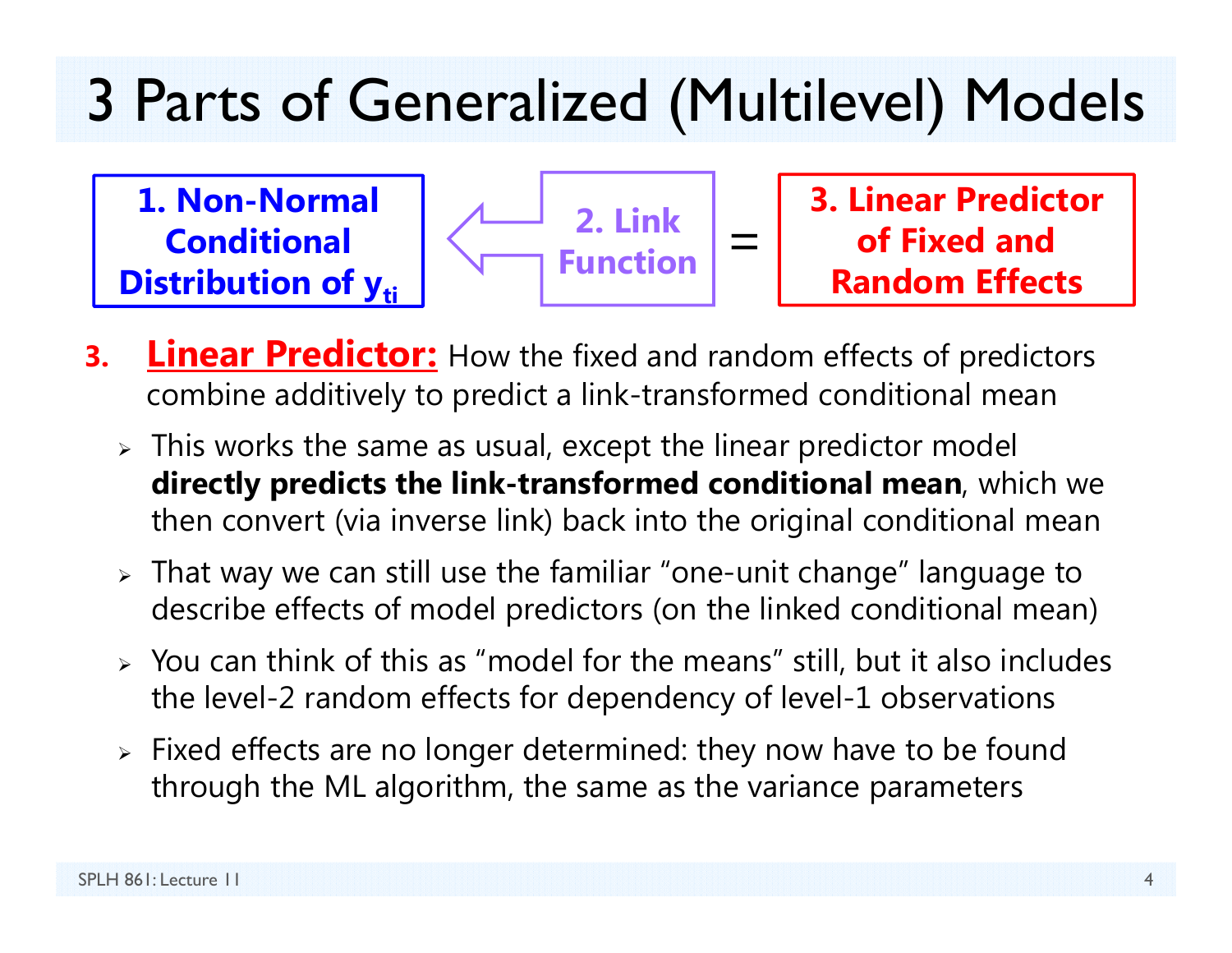## A Taxonomy of Not-Normal Outcomes

- • **"Discrete" outcomes**—all responses are **whole** numbers
	- **Categorical variables** in which **values are labels**, not amounts
		- Binomial (2 options) or multinomial (3+ options) distributions
		- Question: Are the values ordered  $\rightarrow$  which link?
	- **Count of things that happened**, so values < 0 cannot exist
		- Sample space goes from 0 to + $\infty$
		- Poisson or Negative Binomial distributions (usually)
		- Log link (usually) so predicted outcomes can't go below 0
		- Question: Are there *extra* 0 values? What to do about them?

#### •**"Continuous" outcomes**—responses can be **any** number

- Question: What does the residual distribution look like?
	- Normal-ish? Skewed? Cut off? Mixture of different distributions?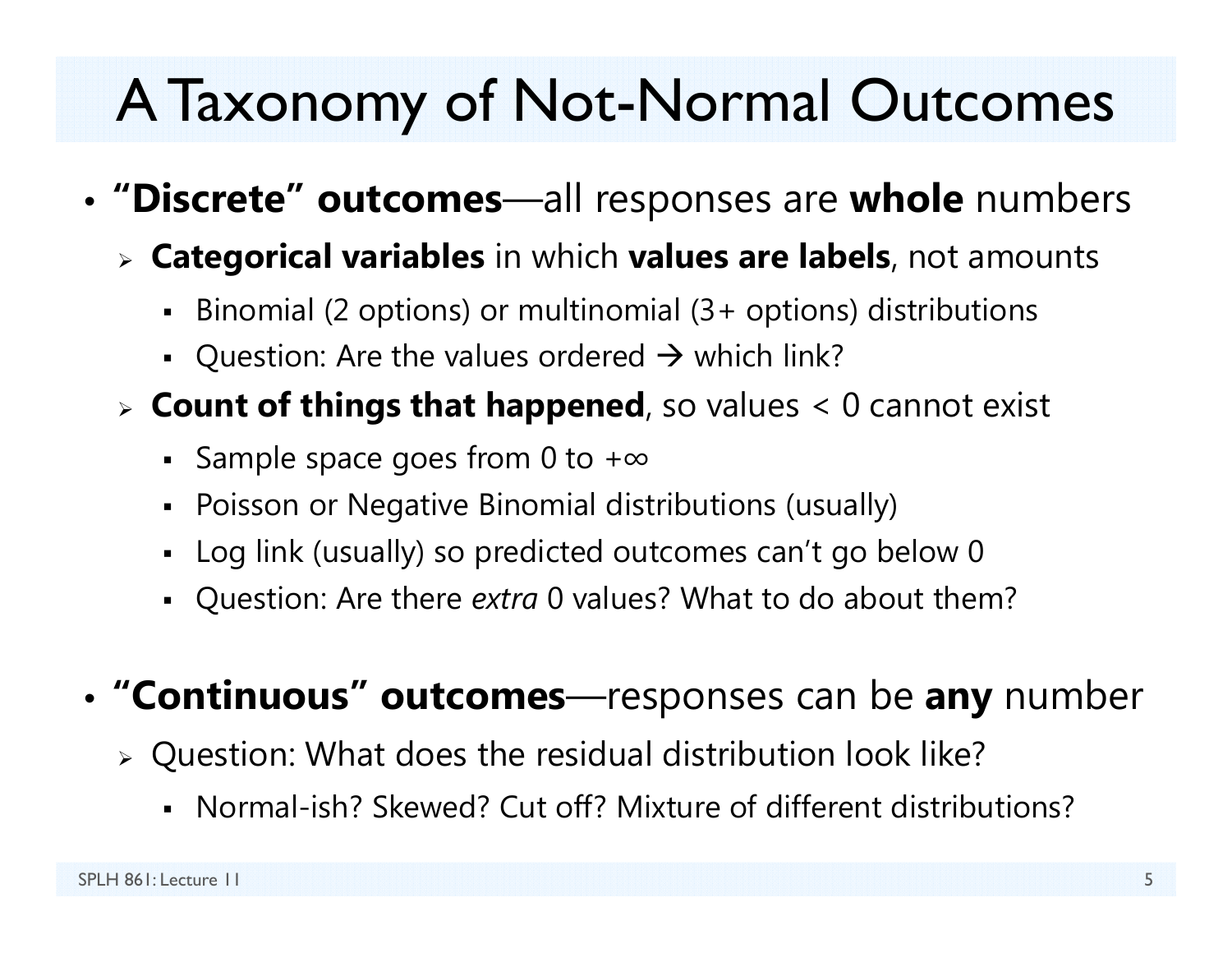## A Revised Taxonomy

- Rather than just separating into discrete vs. continuous, think about models based on their shape AND kinds of data they fit
	- Note: You can use continuous models for discrete data (that only have integers), but not discrete models for continuous data (non-integers)
- 1. Skewed-looking distributions
	- Discrete: Poisson, Generalized Poisson, Negative Binomial (NB)
	- Continuous: Log-Normal, Beta, Gamma
- 2. Skewed with a pile of 0's: Becomes **If 0** and **How Much**
	- $\triangleright$  These models will differ in how they define the "If 0" part
	- $\blacktriangleright$ Discrete: Zero-Inflated Poisson or NB, Hurdle Poisson or NB
	- Continuous: Two-Part (with normal or lognormal for the how much part)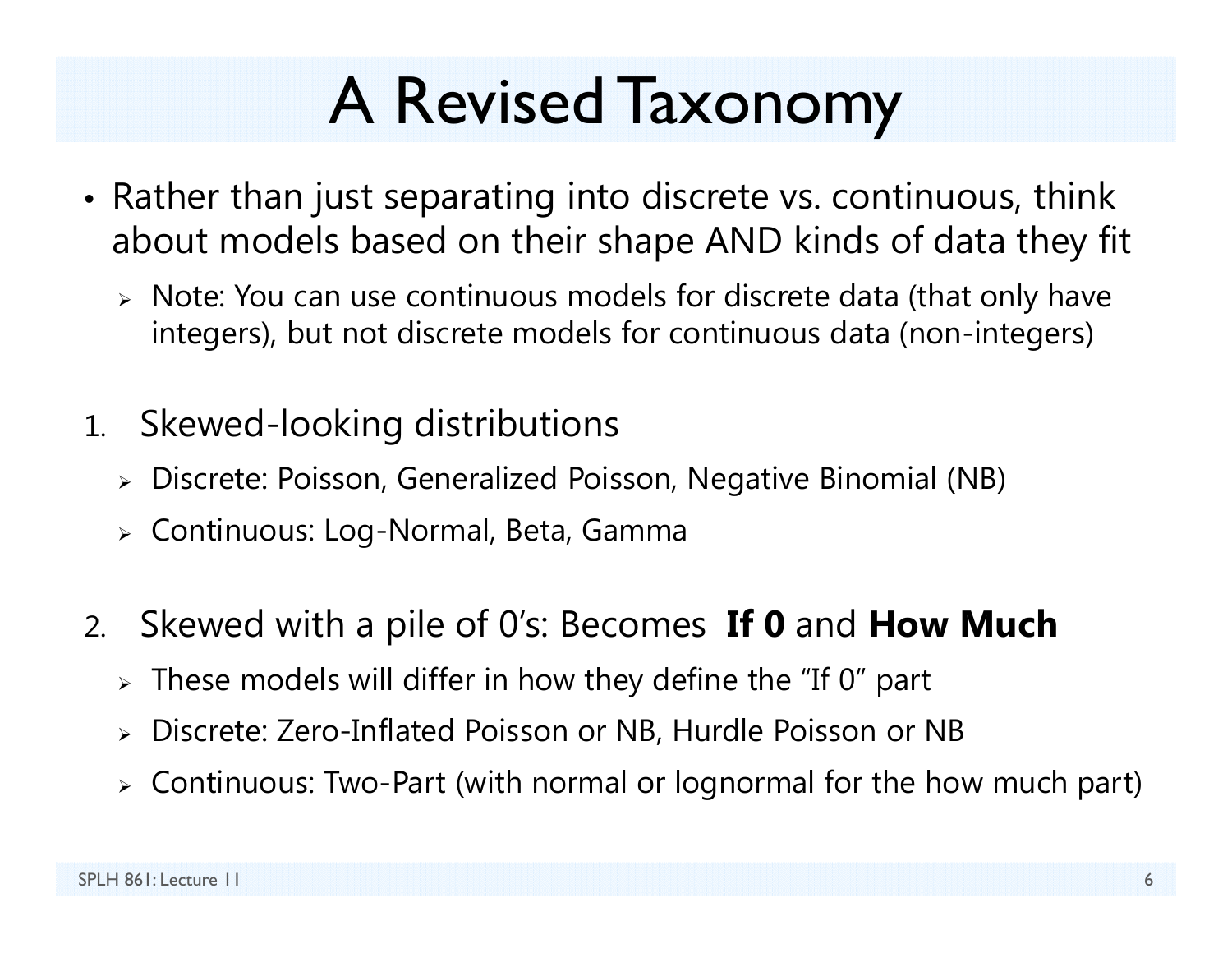## Models for Count Outcomes

- Counts: non-negative integer unbounded responses
	- $\triangleright$  e.g., how many cigarettes did you smoke this week?
	- $\triangleright$  Traditionally uses natural log link so that predicted outcomes stay  $\geq 0$
- $g(\bullet)$   $Log[E(y_i)] = Log(\mu_i) = model \rightarrow$  predicts mean of  $y_i$
- $\bullet \,{\rm g}^{-1}(\bullet) \;{\rm E}({\rm y}_{\rm i}) = {\rm exp}({\rm model}) \to {\rm to}$  un-log it, use  ${\rm exp}({\rm model})$ 
	- $\geq$  e.g., if Log( $\mu_i$ ) = model provides predicted Log( $\mu_i$ ) = 1.098, that translates to an actual predicted count of  $exp(1.098) = 3$
	- $\ge$  e.g., if  $Log(\mu_i) = model$  provides predicted  $Log(\mu_i) = -5$ , that translates to an actual predicted count of  $exp(-5) = 0.006738$
- So that's how linear model predicts  $\mu_{\bf i}$ , the conditional mean for  $y_{\sf i \prime}$  but what about residual variance?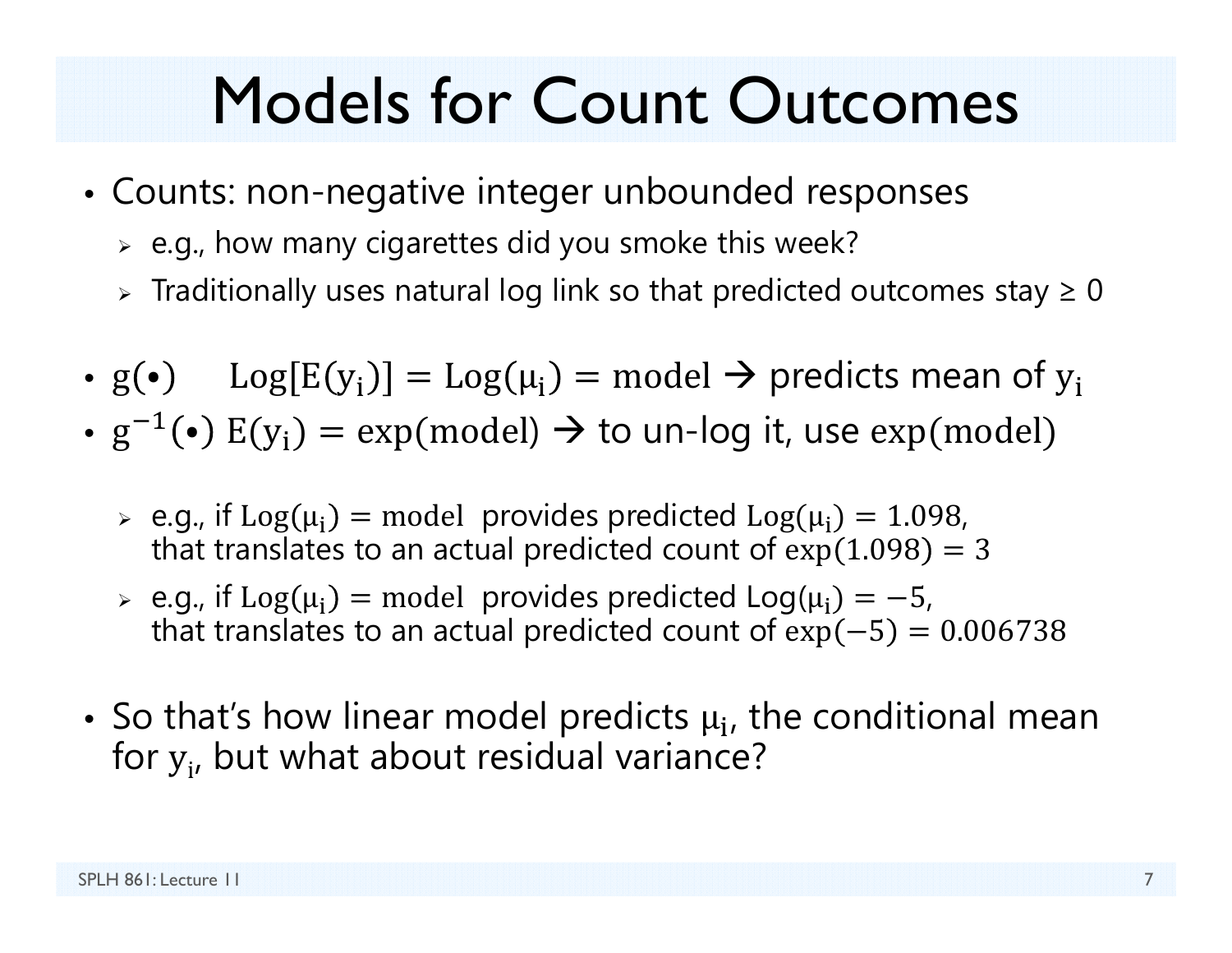## Poisson Conditional Distribution

• Poisson distribution has one parameter,  $\lambda$ , which is **both its mean and its variance** (so  $\lambda$  = mean = variance in Poisson)

\n- \n
$$
f(y_i|\lambda) = \text{Prob}(y_i = y) = \frac{\lambda^{y} \cdot \exp(-\lambda)}{y!} \quad \boxed{y! \text{ is factorial of } y}
$$
\n
\n- \n
$$
\text{PDF: } \text{Prob}(y_i = y | \beta_0, \beta_1, \beta_2) = \frac{\mu_i^{y} \cdot \exp(-\mu_i)}{y!} \quad \boxed{\text{DIST = POISSON in SAS;}
$$
\n
\n



The dots indicate that only integer values are observed.

Distributions with a small expected value (mean or  $\lambda$ ) are predicted to have a lot of 0's.

Once  $\lambda > 6$  or so, the shape of the distribution is close to a that  $\frac{10}{10}$   $\frac{15}{20}$  of a normal distribution.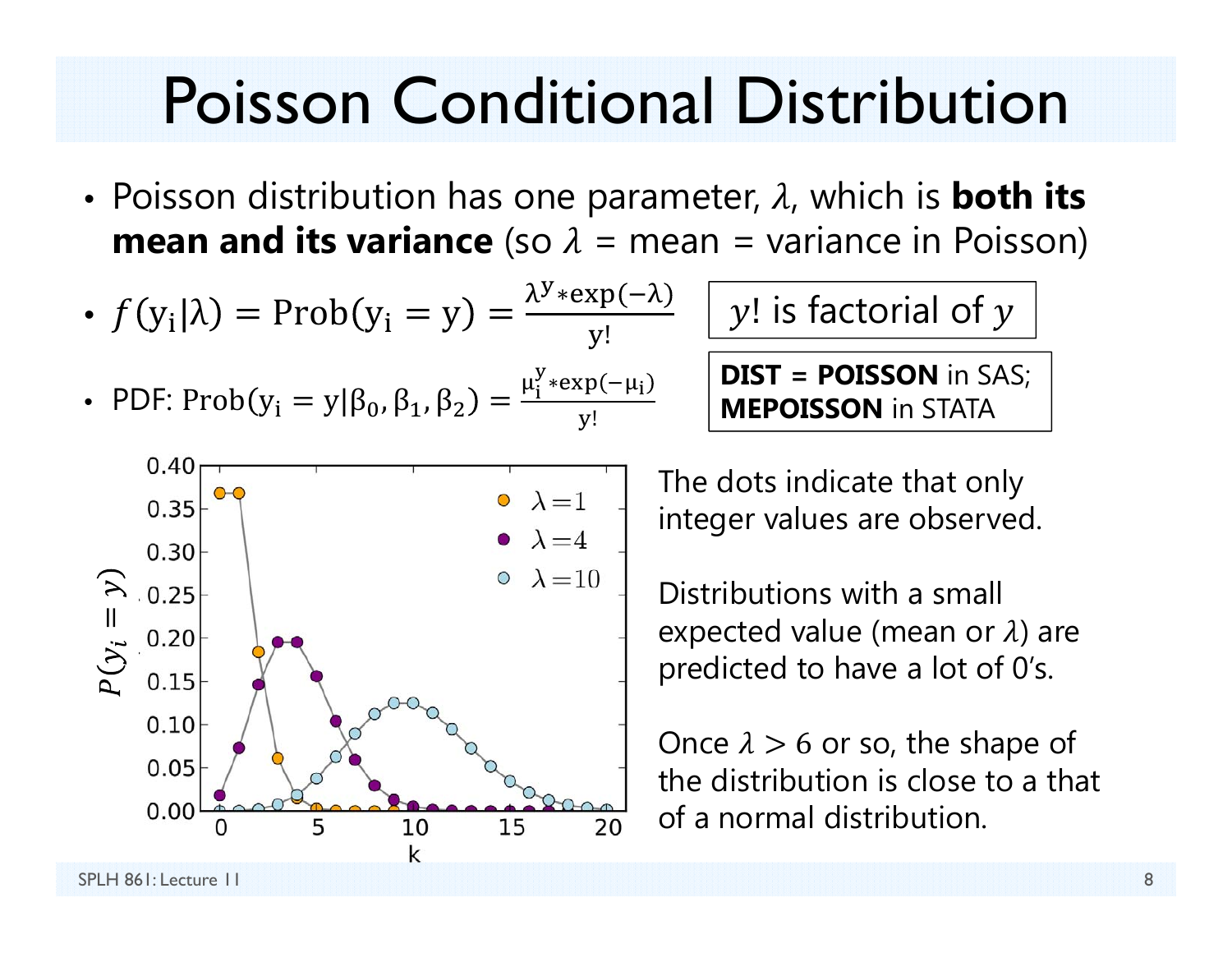## 3 potential problems for Poisson…

• The standard Poisson distribution is rarely sufficient, though

#### • **Problem #1: When mean ≠ variance**

- $\triangleright$  If variance  $<$  mean, this leads to "under-dispersion" (not that likely)
- $\triangleright$  If variance  $\triangleright$  mean, this leads to "over-dispersion" (happens frequently)

#### • **Problem #2: When there are** *no* **0 values**

 $\triangleright$  Some 0 values are expected from count models, but in some contexts  $\rm y_i>0$  always (but subtracting  $1$  won't fix it; need to adjust the model)

#### • **Problem #3: When there are** *too many* **0 values**

- $\triangleright$  Some 0 values are expected from the Poisson and Negative Binomial models already, but many times there are even more 0 values observed than that
- $\triangleright\;$  To fix it, there are two main options, depending on what you do to the 0's
- Each of these problems requires a model adjustment to fix it…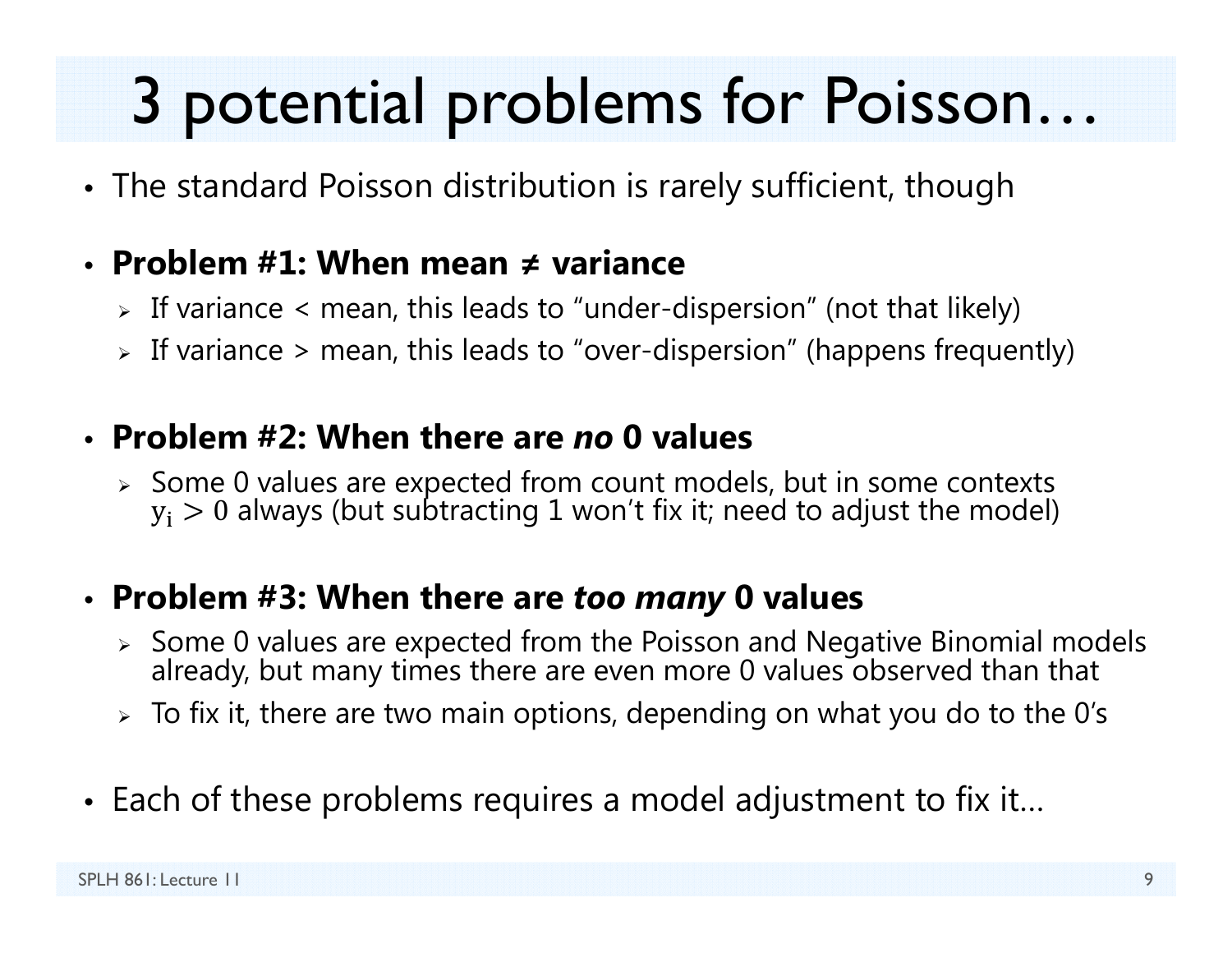#### Problem  $\#1$ : Variance  $>$  mean  $=$  over-dispersion

- To fix it, we must add another parameter that allows the variance to exceed the mean… becomes a **Negative Binomial** distribution
	- $\triangleright$  Says residuals are a mixture of Poisson and gamma distributions,<br>such that  $\lambda$  itself is a random variable with a gamma distribution
	- $\triangleright$   $\,$  So expected mean is still given by  $\lambda$ , but the variance will differ from Poisson
- Model: Log $[E(y_i)] = Log(\mu_i) = \beta_0 + \beta_1 X_i + \beta_2 Z_i + e_i^G$
- Negative Binomial PDF with a new  $k$  dispersion parameter is now:

$$
\text{Prob}(y_i = y | \beta_0, \beta_1, \beta_2) = \frac{\Gamma(y + \frac{1}{k})}{\Gamma(y + 1) \cdot \Gamma(\frac{1}{k})} \cdot \frac{(k\mu_i)^y}{(1 + k\mu_i)^{y + \frac{1}{k}}}
$$

 $\triangleright$   $\cdot$   $\cdot$   $\cdot$  is dispersion, such that  $\text{Var}(y_i) = \mu_i + k \mu_i^2$ 

**DIST = NEGBIN** in SAS; **MENBREG**in STATA

**GPOISSON**

So  $\approx$  Poisson if  $k=0$ 

- ≻ Can test whether  $k>0$  via −2LL test, although LL for  $k=0$  is undefined
- An alternative model with the same idea is the **generalized Poisson**:
	- ➤  $\triangleright$  Mean:  $\frac{\lambda}{1-k'}$  Variance:  $\frac{\mu}{(1-k)^2}$ , that way LL is defined for  $k=0$
	- $\triangleright$  Is in SAS FMM (and in GLIMMIX via user-defined functions) in STATA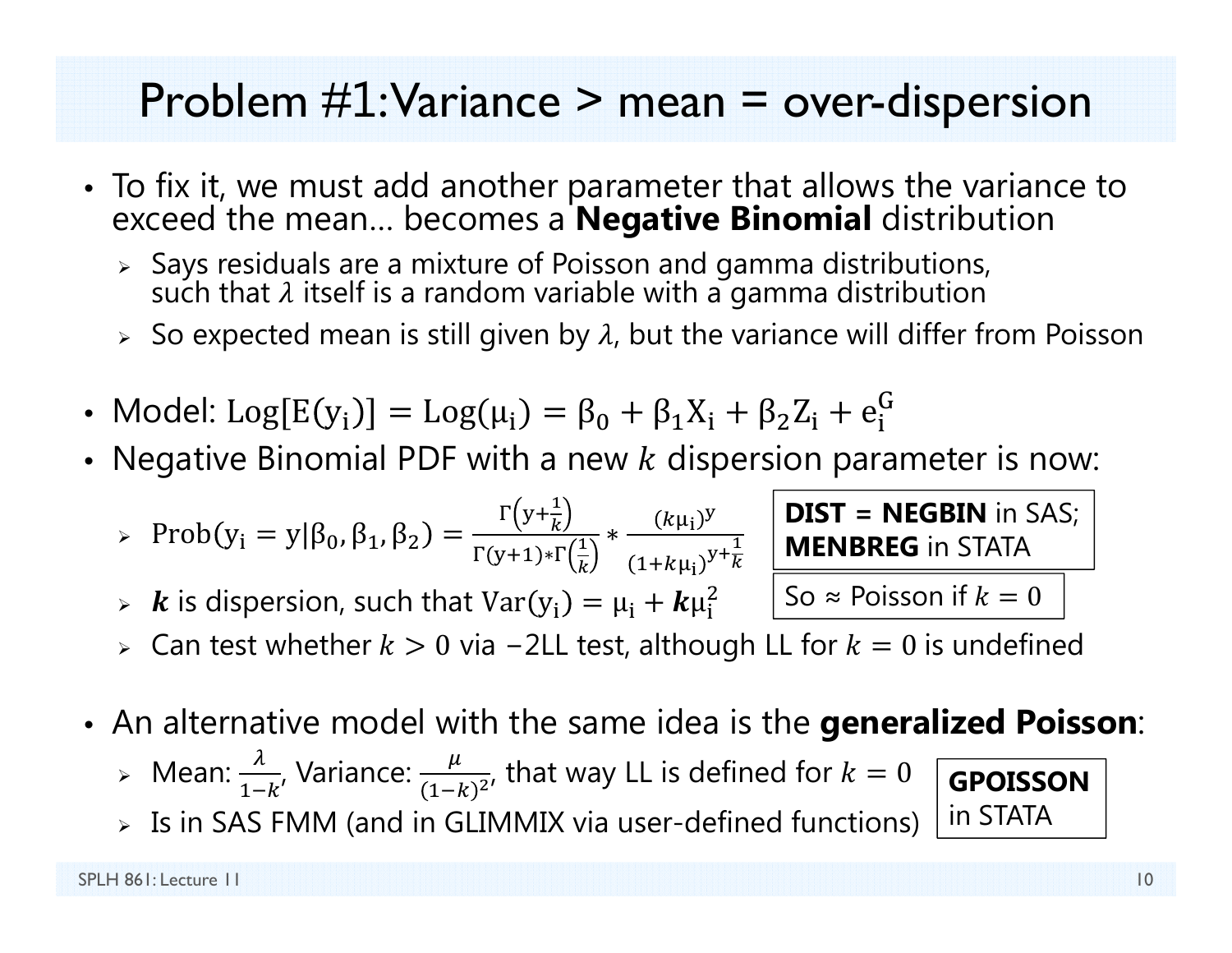### Negative Binomial (NB) = "Stretchy" Poisson…



- $\bullet$ • Because its  $k$  dispersion parameter is fixed to 0, the Poisson model is nested within the Negative Binomial model—to test improvement in fit:
- Is  $-2 (LL_{Poisson} LL_{NegBin}) > 3.84$  for  $df = 1?$  Then  $p~<~.05$ , keep NB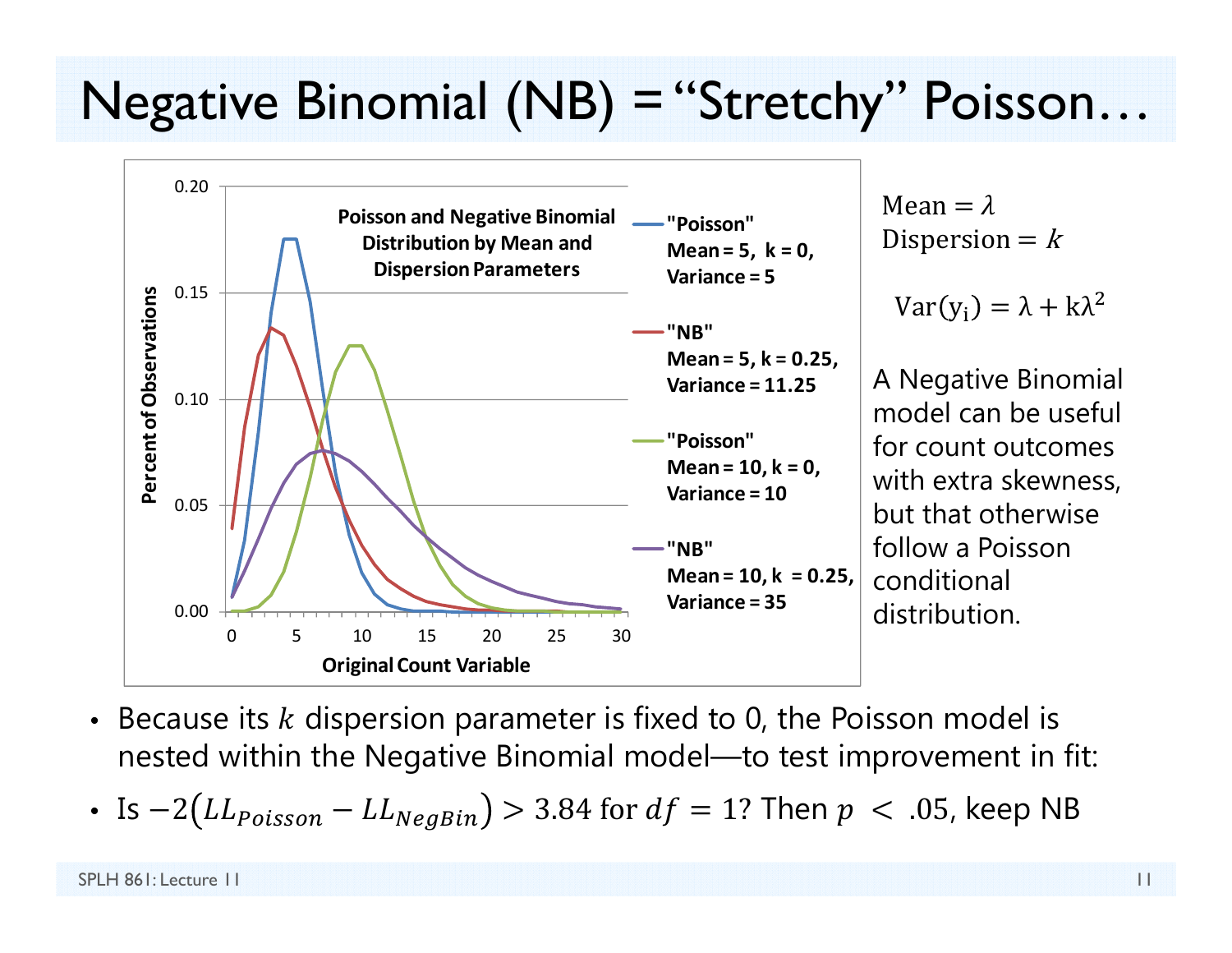## Problem #2: There are no 0 values

- "**Zero-Altered**" or "**Zero-Truncated**" Poisson or Negative Binomial: ZAP/ZANB or ZTP/ZTNB (used in hurdle models)
	- $\triangleright$  Is usual count distribution, just not allowing any 0 values
	- Single-level models are in SAS PROC FMM using DIST=TRUNCPOISSON for ZTP or DIST=TRUNCNEGBIN for ZTNB
	- Single-level TPOISSON (for ZTP) and TNBREG (for ZTNB) in STATA
	- Multivariate versions could be fitted in SAS NLMIXED or Mplus, too
- Poisson PDF was:  $\mathrm{Prob}(y_i = y | \mu_i) = \frac{\mu_i^y * \exp(-\mu_i)}{\mu_i^y}$ ୷!
- Zero-Truncated Poisson PDF is:

> 
$$
\text{Prob}(y_i = y | \mu_{i,} y_i > 0) = \frac{\mu_i^y * \exp(-\mu_i)}{y! [1 - \exp(-\mu_i)]}
$$

- $\triangleright \ \mathrm{Prob}(y_i = 0) = \exp(-\mu_i)$ , so  $\mathrm{Prob}(y_i > 0) = 1 \exp(-\mu_i)$
- $\triangleright$  Divides by probability of non-0 outcomes so probability still sums to  $1$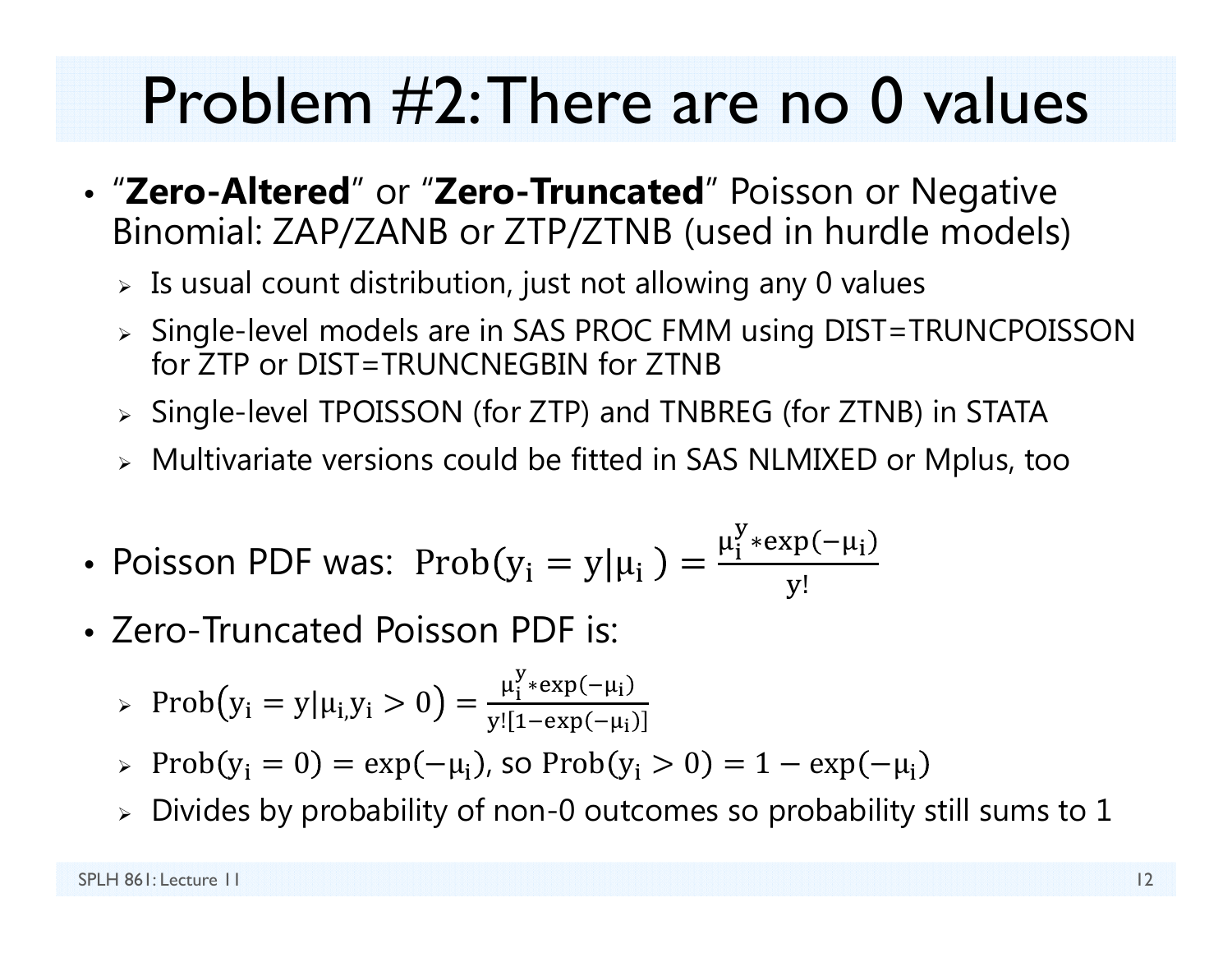## Software for Discrete Outcomes

- There are many choices for modeling not-normal *discrete* outcomes (that include integer values only); most use either an identity or log link
- **Single-level, univariate generalized models in SAS:**
	- GENMOD: DIST= (and default link): Binomial (Logit), Poisson (Log), Zero-Inflated Poisson (Log), Negative Binomial (Log), Zero-Inflated Negative Binomial (Log)
	- FMM: DIST= (and default link): Binomial (Logit), Poisson (Log), Generalized Poisson (Log), Truncated Poisson (Log), Negative Binomial (Log), Uniform

#### • **Multilevel, multivariate generalized models in SAS through GLIMMIX:**

- Binomial (Logit), Poisson (Log), Negative Binomial (Log)
- BYOBS, which allows multivariate models by which you specify DV-specific link functions and distributions estimated simultaneously
- User-defined variance functions for special cases (e.g., generalized Poisson)
- NLMIXED can also be used to fit any user-defined model
- **Up next: models for skewed continuous outcomes…**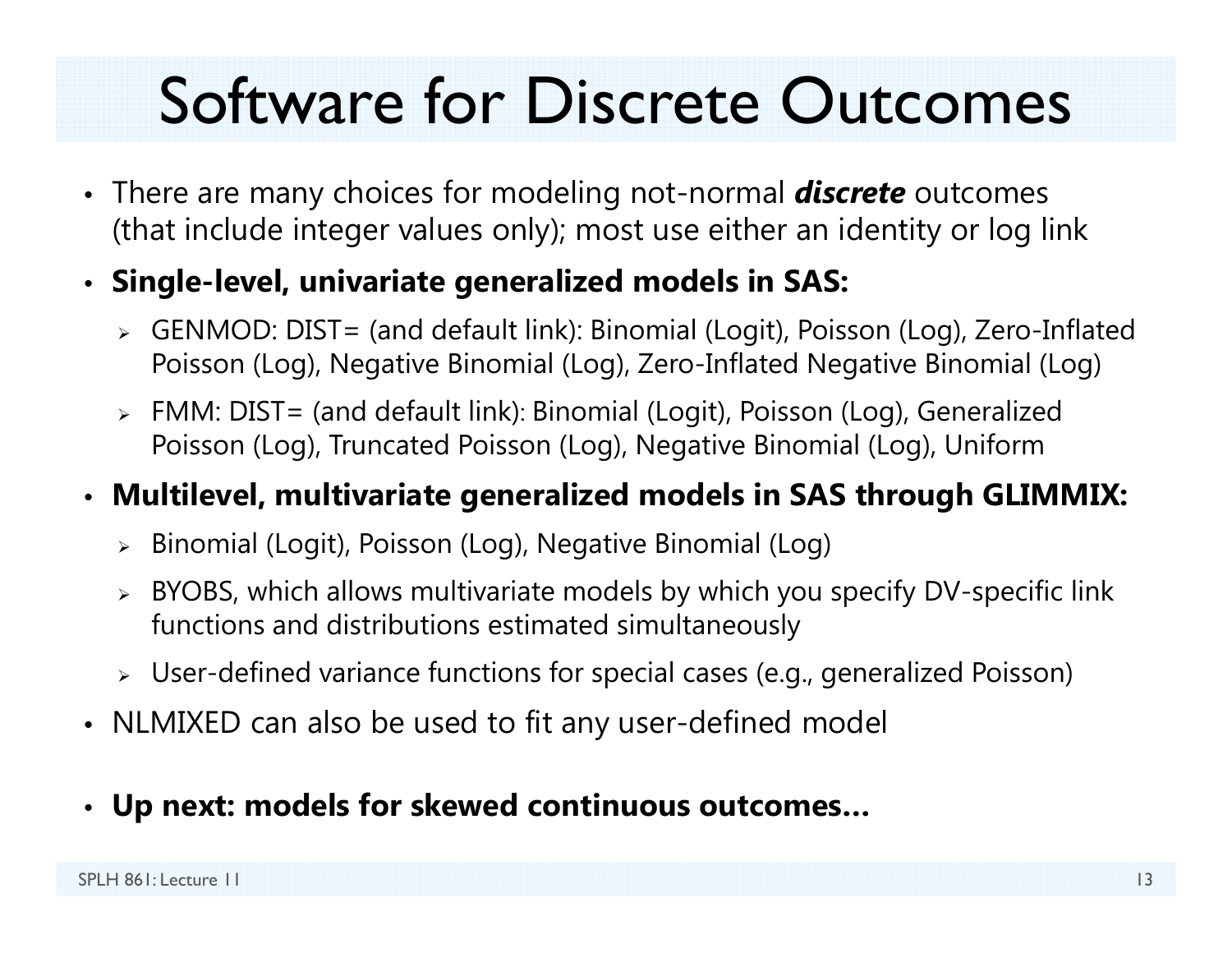### Log-Normal Distribution (Link=Identity)



- $\bullet$  e $\rm _i$ ~LogNormal(0,  $\rm \sigma_e^2$  $\binom{2}{e}$   $\rightarrow$  **log** of residuals is normal
	- $\triangleright$  Is same as log-transforming your outcome in this case…
	- $\triangleright$  The log link keeps the predicted values positive, but slopes then have an <u>exponential</u> (not linear) relation with original outcome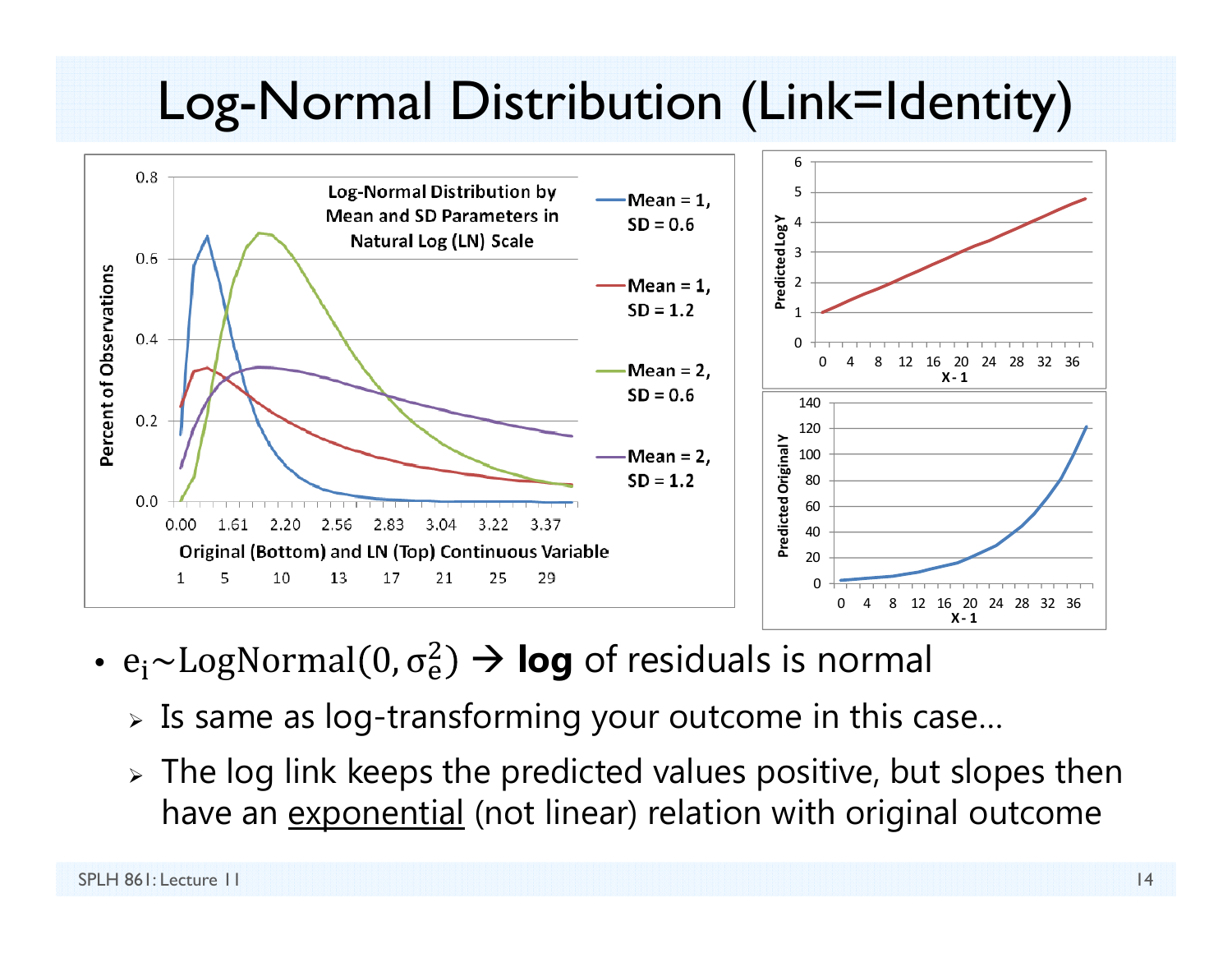### Log-Normal Distribution (Link=Identity)



- GLIMMIX parameterization gives  $\mu$  (= intercept) and  $scale=$ (variance) to convert back into original data as follows:
	- $\triangleright$  Mean(Y) = exp( $\mu$ ) \*  $\sqrt{\exp(scale)}$
	- $\triangleright$  Variance(Y) = exp(2 $\mu$ )  $\ast$  exp(scale)  $\ast$  [exp(scale)  $-$  1]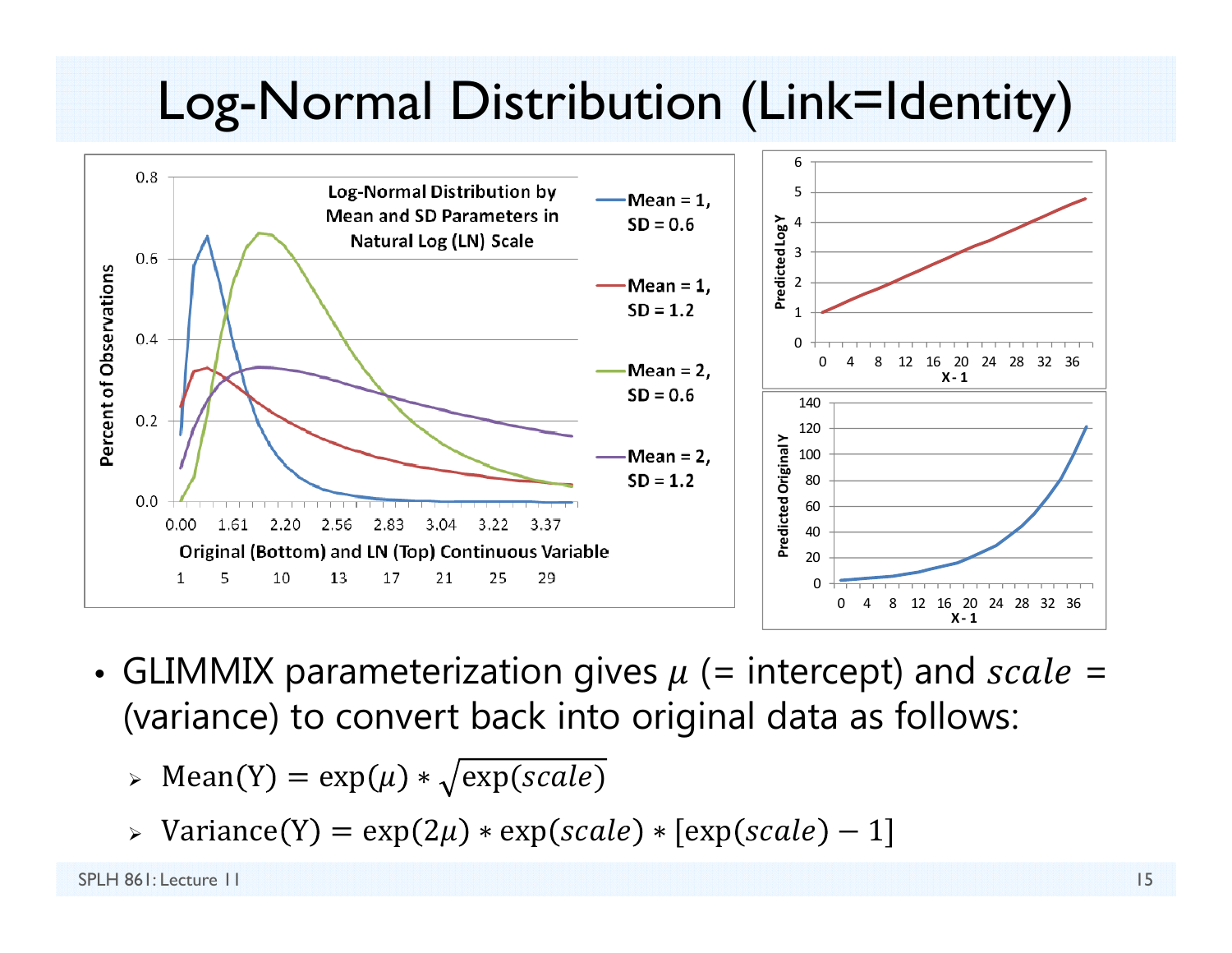## Gamma Response Distribution



- GLIMMIX parameterization with LINK=LOG gives  $\mu$  (= intercept) and  $scale = (dispersion)$  to convert into original data as follows:
	- $\triangleright$  Mean(Y) = exp( $\mu) \approx$  (shape\*scale)
	- $\triangleright$  Variance(Y) = exp( $\mu$ )<sup>2</sup>  $\ast$  *dispersion*  $\approx$  (shape  $\ast$  scale<sup>2</sup>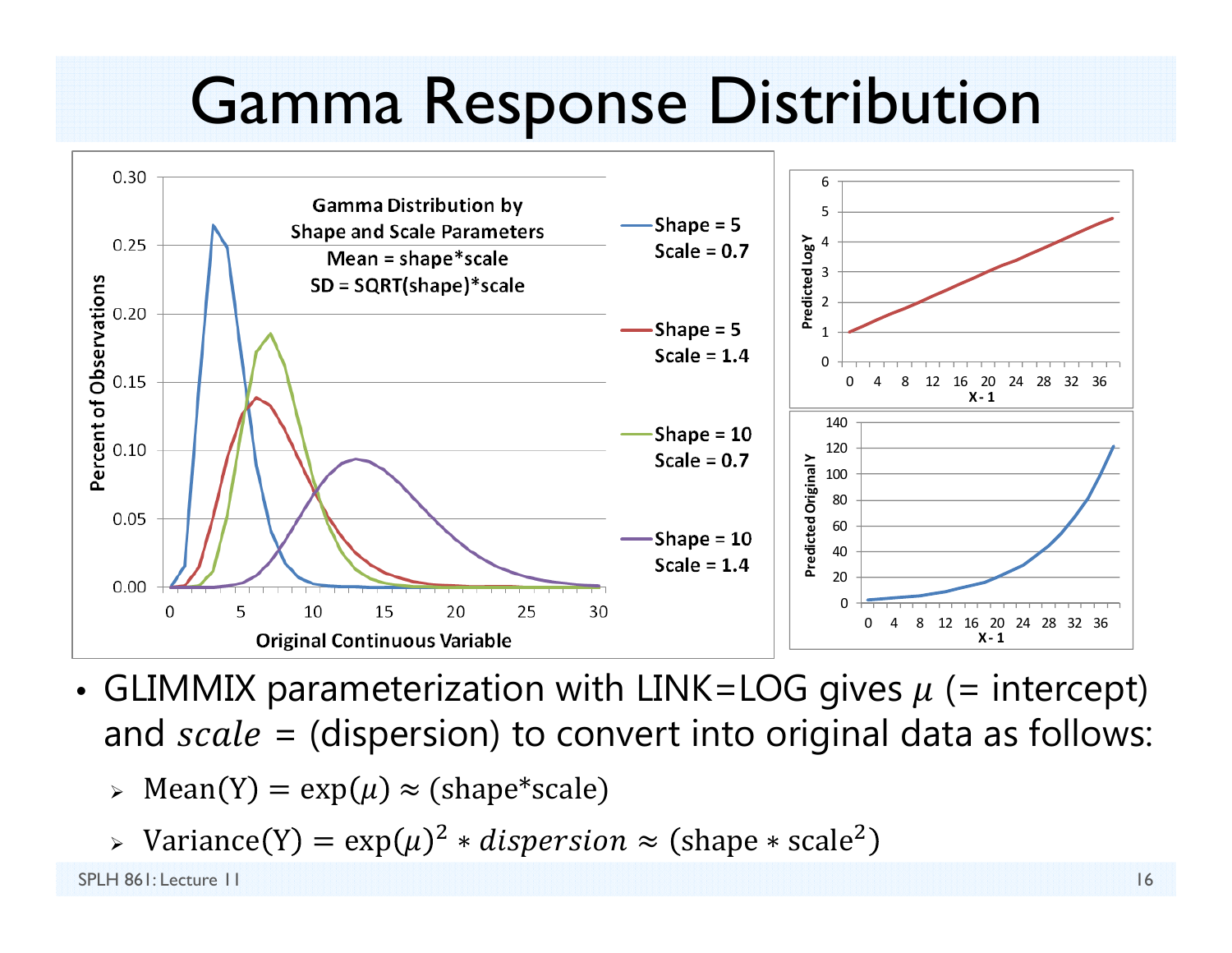## Software for Continuous Outcomes

• There are many choices for modeling not-normal *continuous* outcomes (that can include non-integer values); most use either an identity or log link

#### • **Single-level, univariate generalized models in SAS (not in Mplus):**

- GENMOD: DIST= (and default link): Gamma (Inverse), Geometric (Log), Inverse Gaussian (Inverse 2), Normal (Identity)
- FMM: DIST= (and default link): Beta (Logit), Betabinomial (Logit), Exponential (Log), Gamma (Log), Normal (Identity), Geometric (Log), Inverse Gaussian (Inverse 2), LogNormal (Identity), TCentral (Identity), Weibull (Log)
- **GLM in STATA** has gamma and inverse Gaussian distributions

#### • **Multilevel or multivariate generalized models in SAS via GLIMMIX:**

- Beta (Logit), Exponential (Log), Gamma (Log), Geometric (Log), Inverse Gaussian (Inverse 2), Normal (Identity), LogNormal (Identity), TCentral (Identity)
- BYOBS, which allows multivariate models by which you specify DV-specific link functions and distributions estimated simultaneously (e.g., two-part)
- NLMIXED can also be used to fit any user-defined model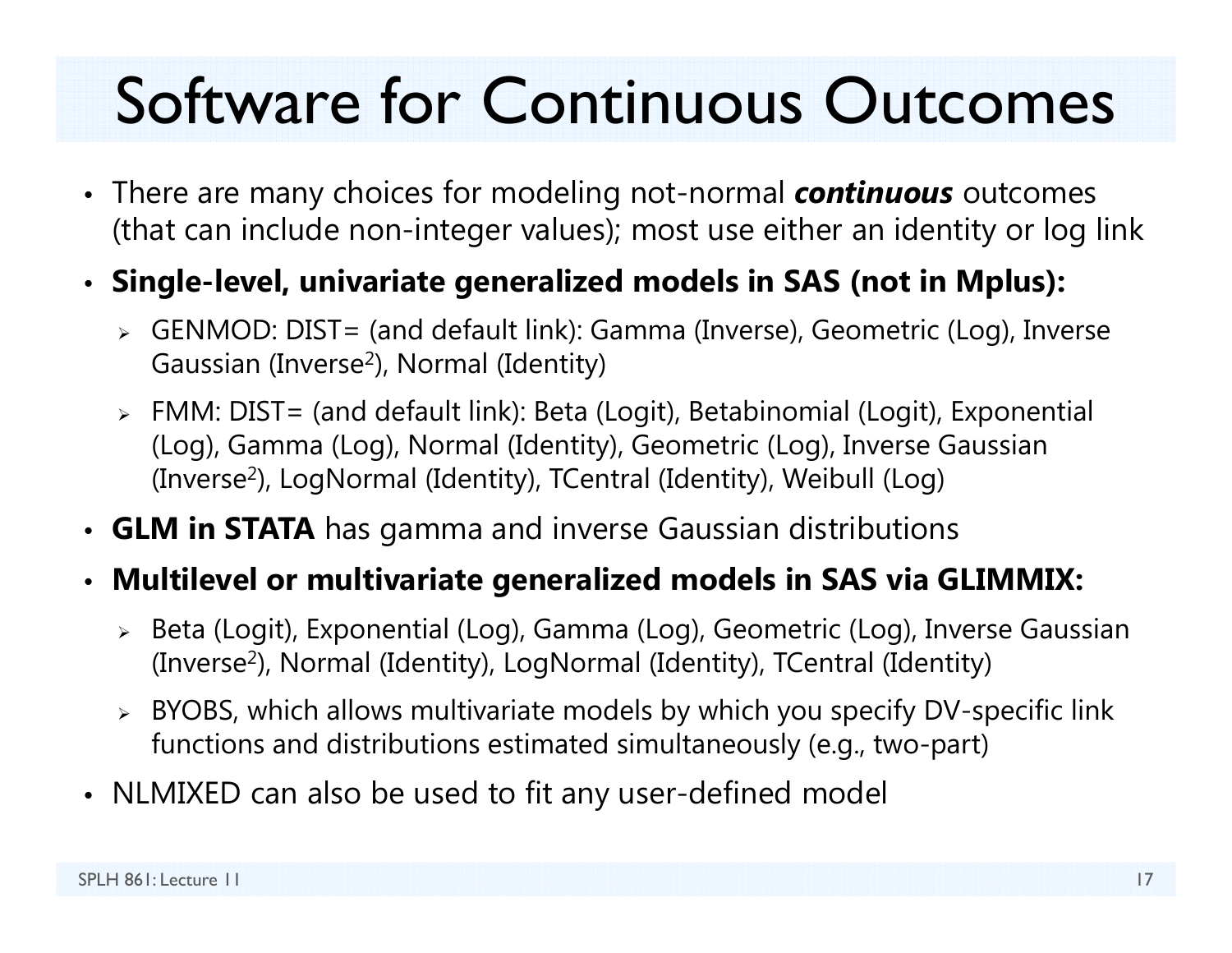## Modeling Not-Normal Outcomes

- • Previously we examined models for skewed distributions
	- Discrete: Poisson, Generalized Poisson, Negative Binomial (NB)
	- Continuous: Log-Normal, Gamma (also Beta from before)
- Now we will see additions to these models when the outcome also has a pile of 0's: Model becomes **If 0** and **How Much**
	- $\triangleright$  These models will differ in how they define the "If 0" part
	- $\triangleright$  Discrete  $\rightarrow$  Zero-Inflated: Poisson, Generalized Poisson, or NB; Hurdle: Poisson, Generalized Poisson, or NB
	- $\triangleright$  Continuous  $\rightarrow$  Two-Part (with normal or lognormal for how much)
	- Many of these can be estimated directly in Mplus or SAS GLIMMIX, but some will need to be programmed in SAS GLIMMIX or NLMIXED
	- More options for single-level data in SAS PROC FMM and in STATA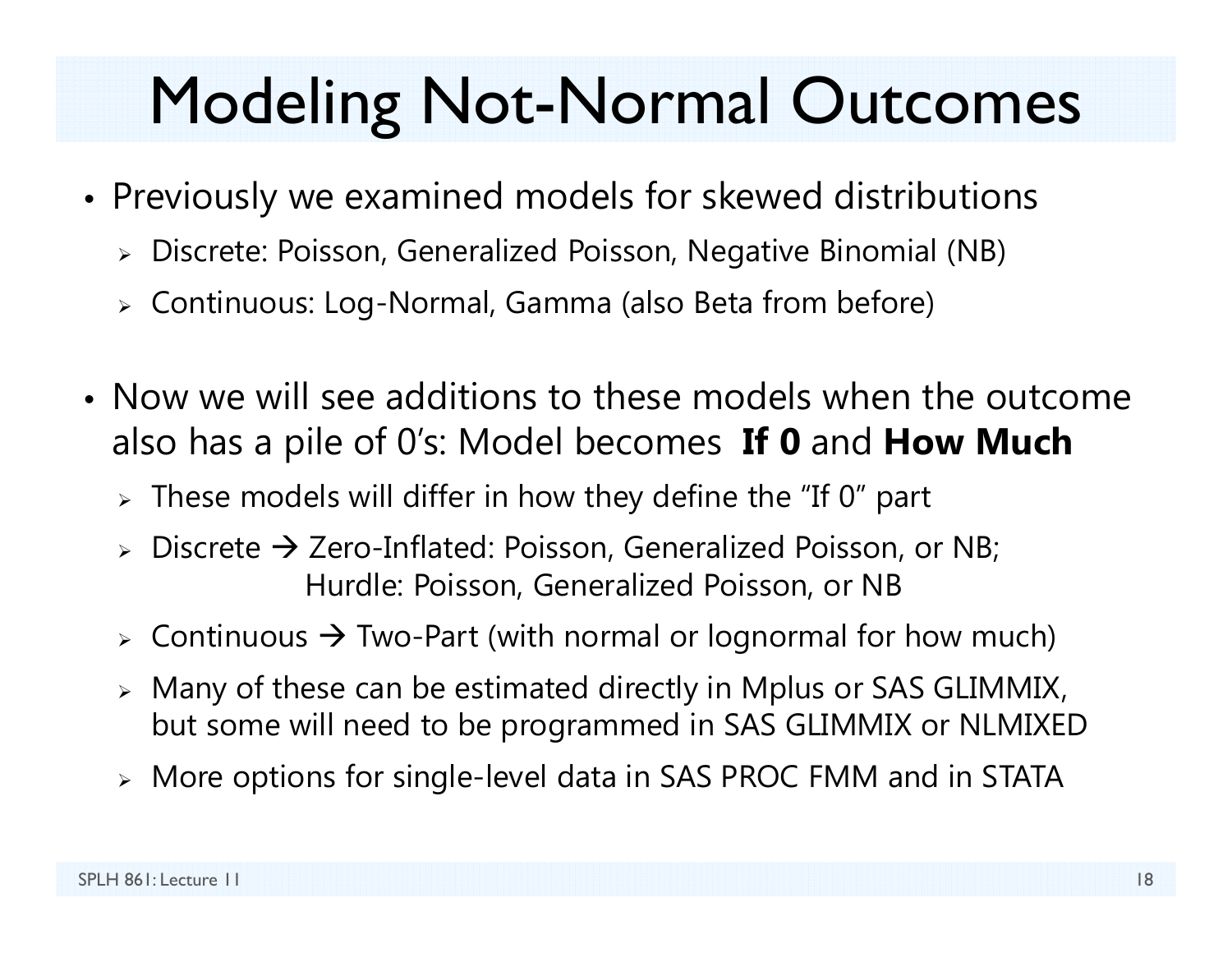### Problem #3: Too many 0 values, Option #1

- "**Zero-Inflated**" Poisson (DIST=ZIP) or NB(DIST=ZINB) in SAS GENMOD or Mplus; ZIP/ZI Generalized Poisson (ZIGP) in STATA
	- Distinguishes **two kinds of 0 values**: **expected** and **inflated** ("structural") through a mixture of distributions (Bernoulli + Poisson/NB)
	- Creates two submodels to predict "if *extra* 0" and "if not, how much"?
		- Does not readily map onto most hypotheses (in my opinion)
		- But a ZIP example would look like this… (ZINB would add *k* dispersion, too)
- Submodel 1: Logit[ $p(y_i = \text{extra } 0)$ ] =  $\beta_{01} + \beta_{11}X_i + \beta_{21}Z_i$ 
	- $\triangleright$  Predict being an extra 0 using Link = Logit, Distribution = Bernoulli
	- $\triangleright\;$  Don't have to specify predictors for this part, can simply allow an intercept (but need ZEROMODEL option to include predictors in SAS GENMOD)
- $\bullet\,$  Submodel 2:  $\text{Log}[\text{E}(\text{y}_{\text{i}})] = \beta_{02} + \beta_{12}\text{X}_{\text{i}} + \beta_{22}\text{Z}_{\text{i}}$ 
	- > Predict rest of counts <u>(including 0's)</u> using Link = Log, Distribution = Poisson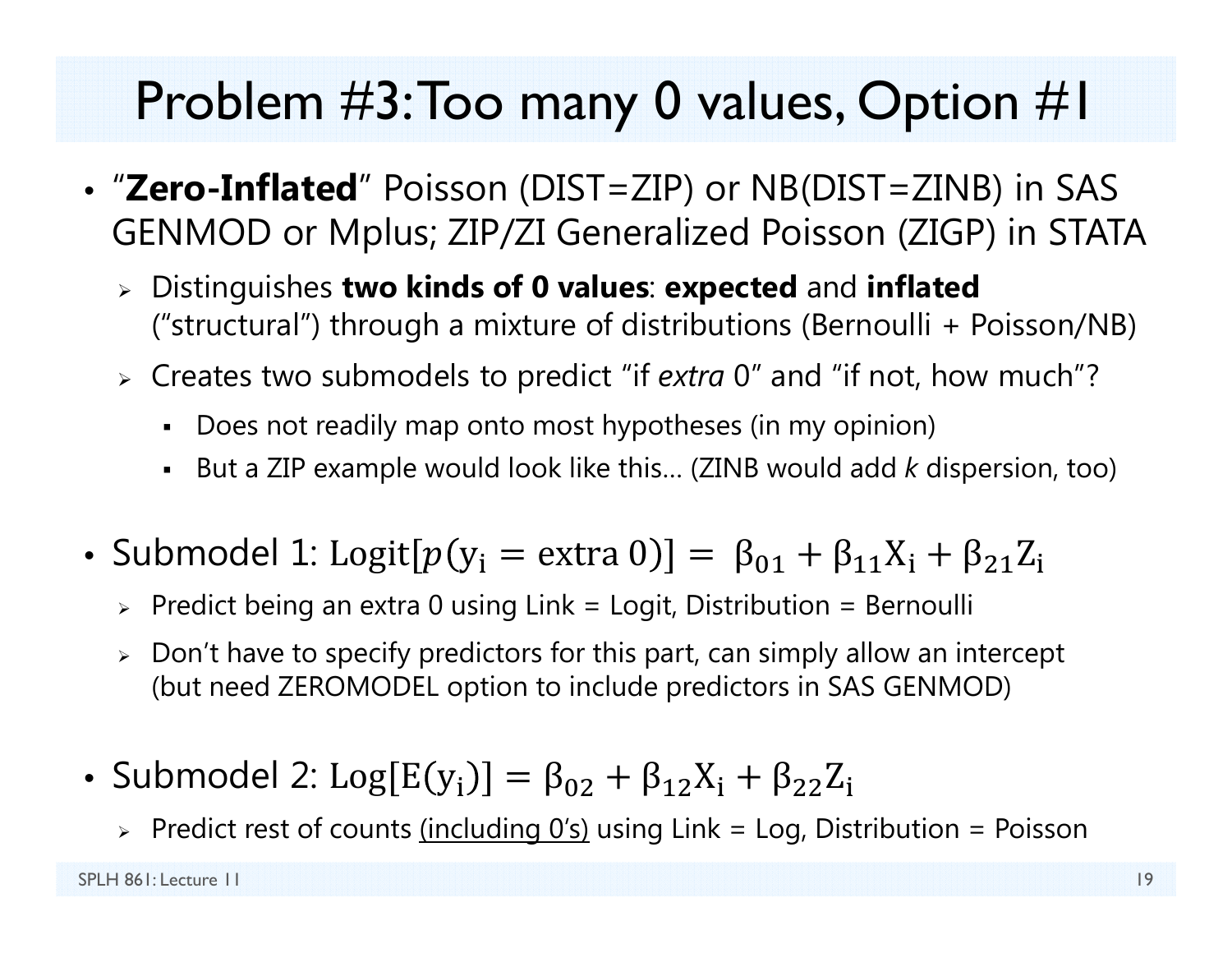## Example of Zero-Inflated Outcomes



*Figure 1.* Histogram of Marital Status Inventory with predicted probabilities from regressions.  $NB$  = negative binomial;  $ZIP$  = zero-inflated Poisson;  $ZINB$  = zero-inflated negative binomial.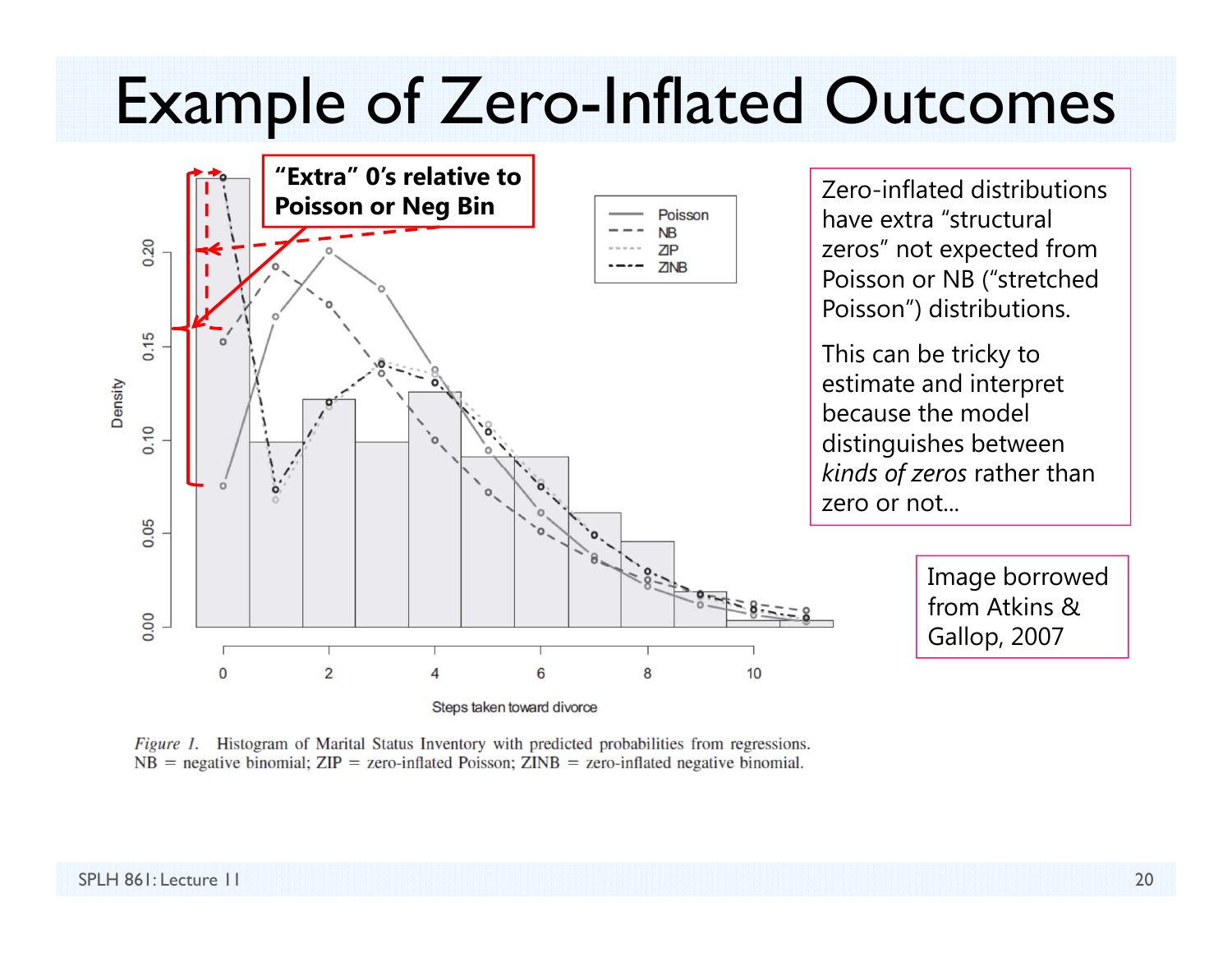### Problem #3: Too many 0 values, Option # 1

- • The Zero-Inflated models get put back together as follows:
	- $\triangleright$   $\omega_i$  is the predicted probability of being an extra 0, from:  $\omega_{\rm i} =$  $\exp[\text{Logit}[p(y_i = \text{extra 0})]$  $1+\exp[\text{Logit}[p(\mathrm{y}_\mathrm{i}=\text{extra 0})]]$
	- $\triangleright$   $\mu_i$  is the predicted count for the rest of the distribution, from:  $\mu_{\rm i} = \exp[\text{Log}( \mathrm{y}_{\rm i})]$
	- $\triangleright$  ZIP: Mean (original y<sub>i</sub>) =  $(1 \omega_i)\mu_i$
	- $\triangleright$  ZIP: Variance (original  $y_i$ ) =  $\mu_i + \frac{\omega_i}{\sqrt{1-\omega_i}}$  $1-\omega_{\rm i}$  $\mu_{\tilde{\text{i}}}$  $\overline{2}$
	- $>$  ZINB: Mean (original  $y_i$ ) =  $(1 \omega_i)\mu_i$
	- > ZINB: Variance (original y<sub>i</sub>) = μ<sub>i</sub> +  $\frac{\omega_i}{\sqrt{1-\omega_i}}$  $1-\omega_{\rm i}$ ╅  $\bf k$  $1-\omega_{\rm i}$  $\mu_{\rm i}$  $\overline{2}$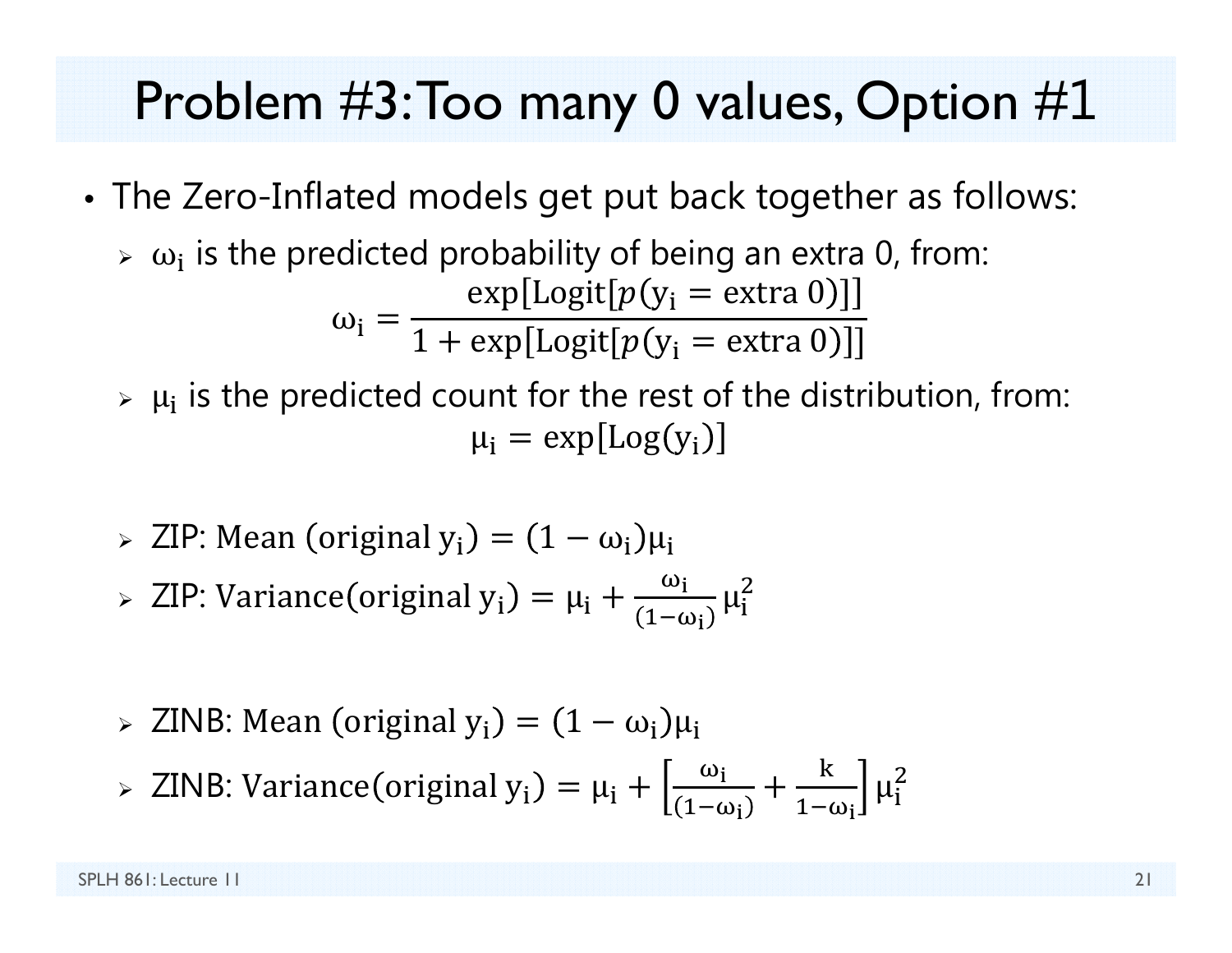### Problem #3: Too many 0 values, Option #2

- "**Hurdle**" models for Poisson or Negative Binomial
	- PH or NBH: Explicitly **separates 0 from non-0 values** through a mixture of distributions (Bernoulli + Zero-Altered Poisson/NB)
	- $\triangleright$  Creates two submodels to predict "if any 0" and "if not 0, how much"?
		- Easier to think about in terms of prediction (in my opinion)
- Submodel 1: Logit[ $p(y_i = 0)$ ] =  $\beta_{01} + \beta_{11}X_i + \beta_{21}Z_i$ 
	- Predict being **any 0** using Link = Logit, Distribution = Bernoulli
	- $\triangleright\;$  Don't have to specify predictors for this part, can simply allow it to exist
- Submodel 2: Log $\text{[E(y_i)|y_i > 0]} = \beta_{02} + \beta_{12}X_i + \beta_{22}Z_i$ 
	- Predict rest of **positive counts** using Link = Log, Distribution = ZAP/ZANB
- These models are not readily available in SAS, but NBH is in Mplus
	- Could be fit in SAS NLMIXED (as could ZIP/ZINB)
	- $\triangleright$   $\,$  Can also split DV into each submodel and estimate separately (in STATA)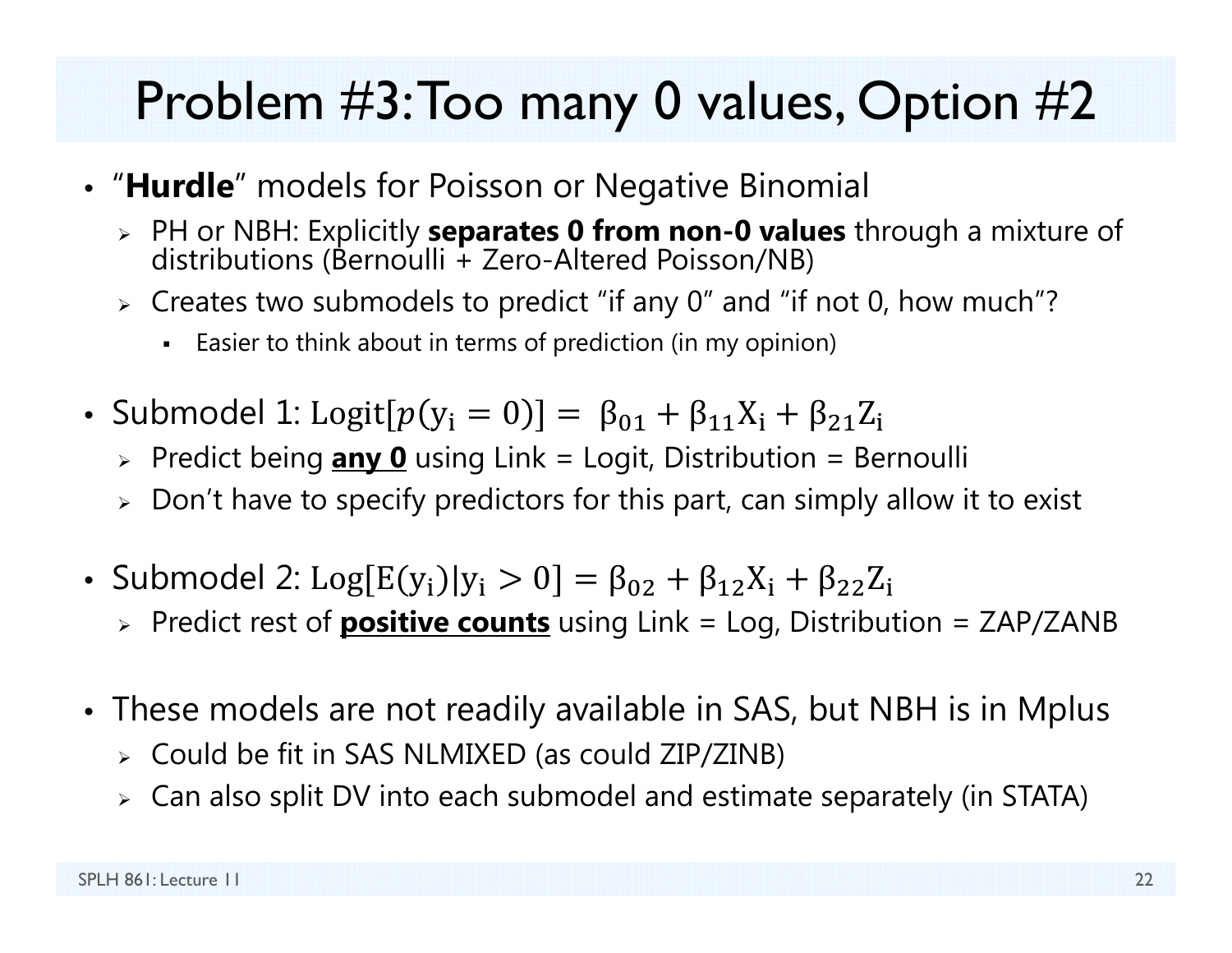### Two-Part Models for Continuous Outcomes

- A two-part model is an analog to hurdle models for zero-inflated count<br>outcomes (and could be used with count outcomes, too)
	- Explicitly **separates 0 from non-0 values** through a mixture of distributions (Bernoulli + Normal or LogNormal)
	- $\triangleright$  Creates two submodels to predict "if any not 0" and "if not 0, how much"?
		- Easier to think about in terms of prediction (in my opinion)
- Submodel 1: Logit[ $p(\mathrm{y_i} > 0)$ ] =  $\upbeta_{01} + \upbeta_{11} \mathrm{X_i} + \upbeta_{21} \mathrm{Z_i}$ 
	- Predict being **any not 0** using Link = Logit, Distribution = Bernoulli
	- $\triangleright$  Usually do specify predictors for this part
- Submodel 2:  $(y_i|y_i > 0) = \beta_{02} + \beta_{11}X_i + \beta_{21}Z_i$ 
	- Predict rest of **positive amount** using Link = Identity, Distribution = Normal or Log-Normal (often rest of distribution is skewed, so log works better)
- Two-part is in Mplus, but parts can be estimated separately in SAS/STATA
	- Logit of 0/1 for "if part" + log-transformed DV for "how much" part
	- Is related to "tobit" models for censored outcomes (for floor/ceiling effects)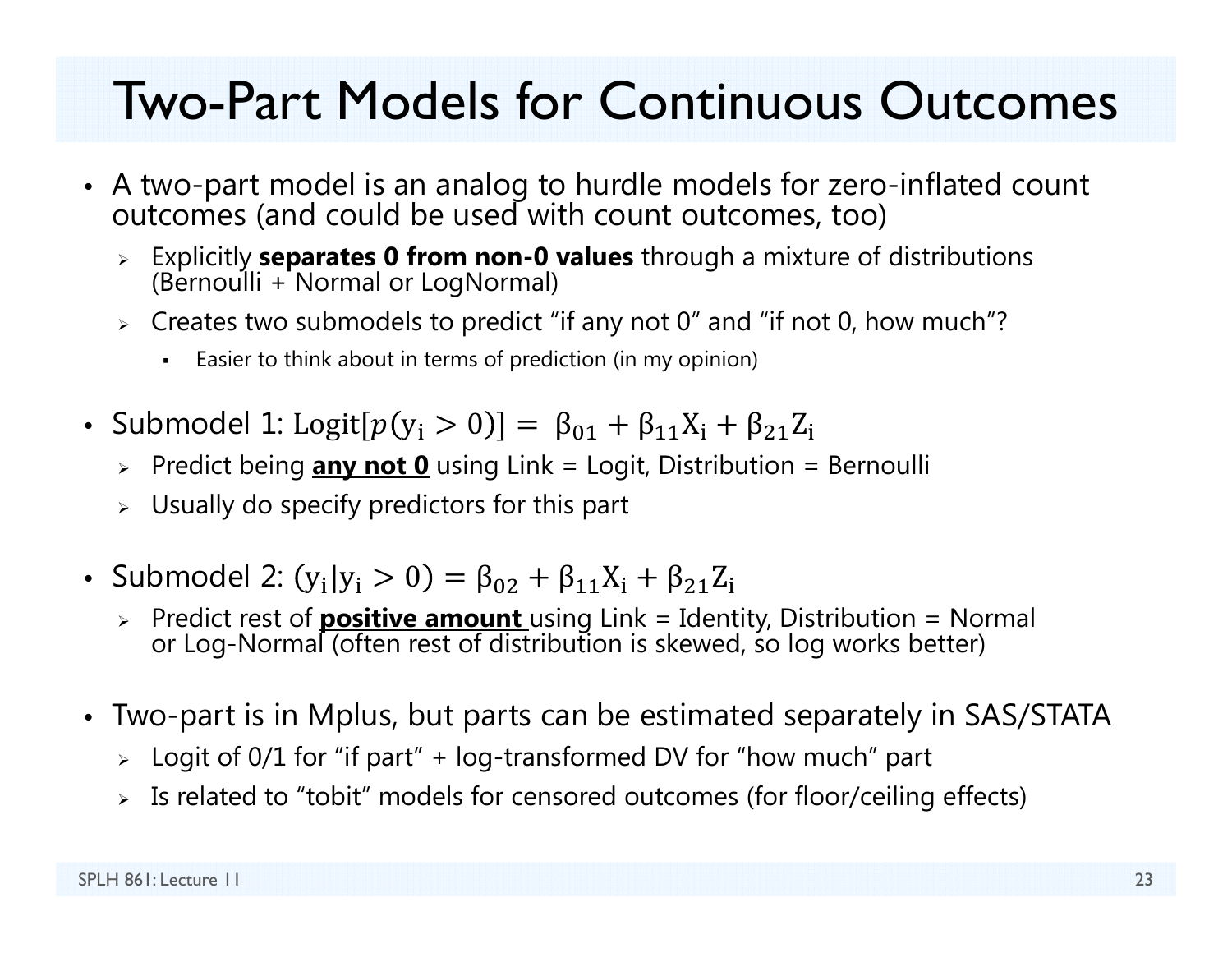# Pile of 0's Taxonomy

- What kind of **amount** do you want to predict?
	- $\triangleright$  Discrete: Count  $\rightarrow$  Poisson
	- $\triangleright$  Stretchy Count  $\rightarrow$  Generalized Poisson or Negative Binomial
	- Continuous: Normal, Log-Normal, Gamma
- What kind of **If 0** do you want to predict?
	- Discrete: Extra 0 beyond predicted by amount?  $\rightarrow$  Zero-inflated Poisson or Zero-inflated Negative Binomial
	- Discrete: Any 0 at all?  $\rightarrow$  Hurdle Poisson or Hurdle Negative Binomial
	- $\triangleright$  Continuous: Any 0 at all?  $\rightarrow$  Two-Part with Continuous Amount (see above)
	- Note: Given the same amount distribution, these alternative ways of predicting 0 will result in the same empty model fit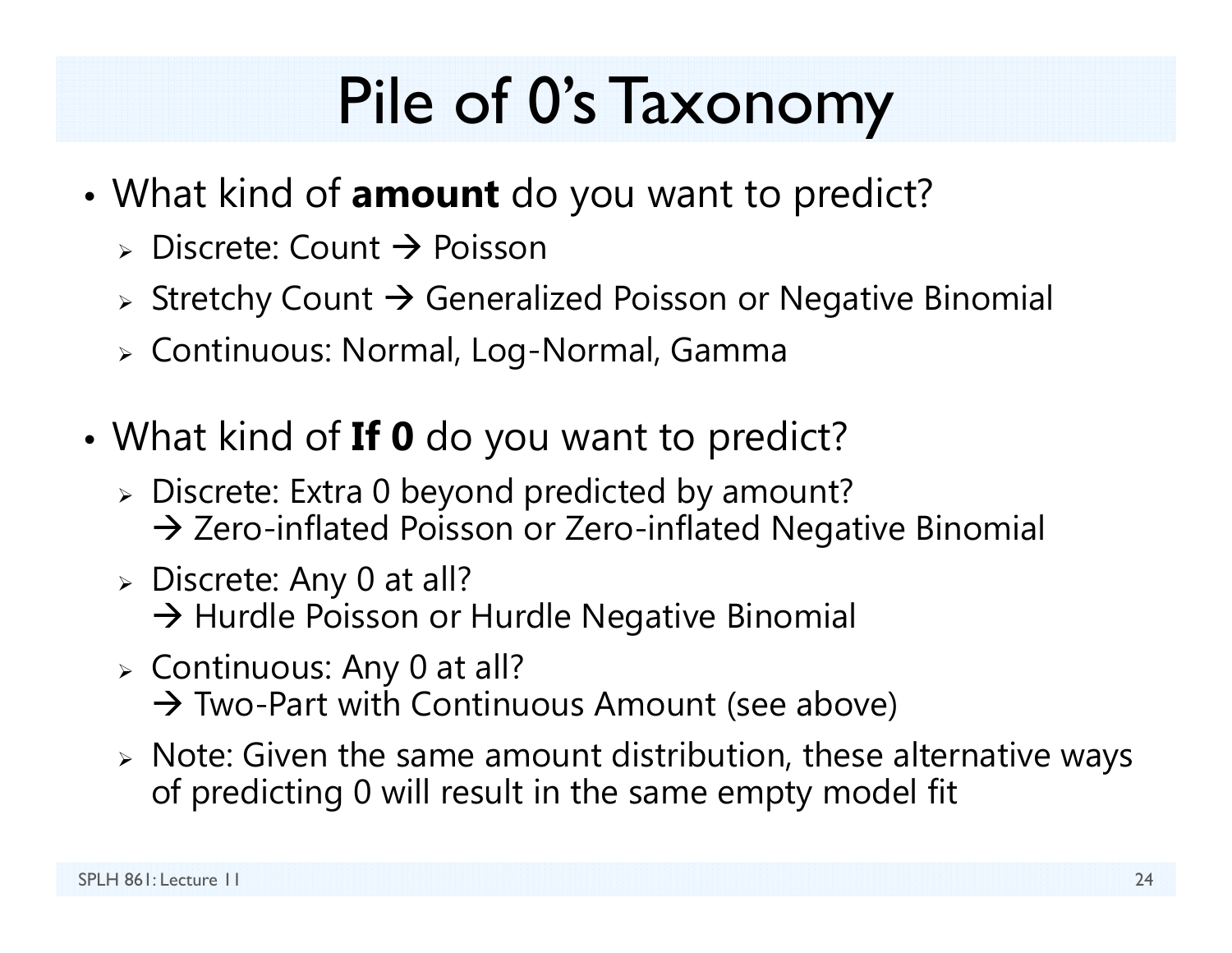## Comparing Generalized Models

- Whether or not a dispersion parameter is needed (to distinguish Poisson and NB) can be answered via a likelihood ratio test
	- $\triangleright\;$  For the most fair comparison, keep the linear predictor model the same
- Whether or not a zero-inflation model is needed should, in theory, also be answerable via a likelihood ratio test…
	- $\triangleright$  But people disagree about this
	- $\triangleright$  Problem? Zero-inflation probability can't be negative, so is bounded at 0
	- Other tests have been proposed (e.g., Vuong test—see SAS macro online)
	- $\triangleright$   $\,$  Can always check AIC and BIC (smaller is better)
- In general, models with the same distribution and different links can be compared via AIC and BIC, but one cannot use AIC and BIC to compare across alternative distributions (e.g., normal or not?)
	- $\triangleright\;$  Log-Likelihoods are not on the same scale due to using different PDFs
	- > You can compute predicted values under different models to see how reasonably they approximate the data for some unofficial guidance